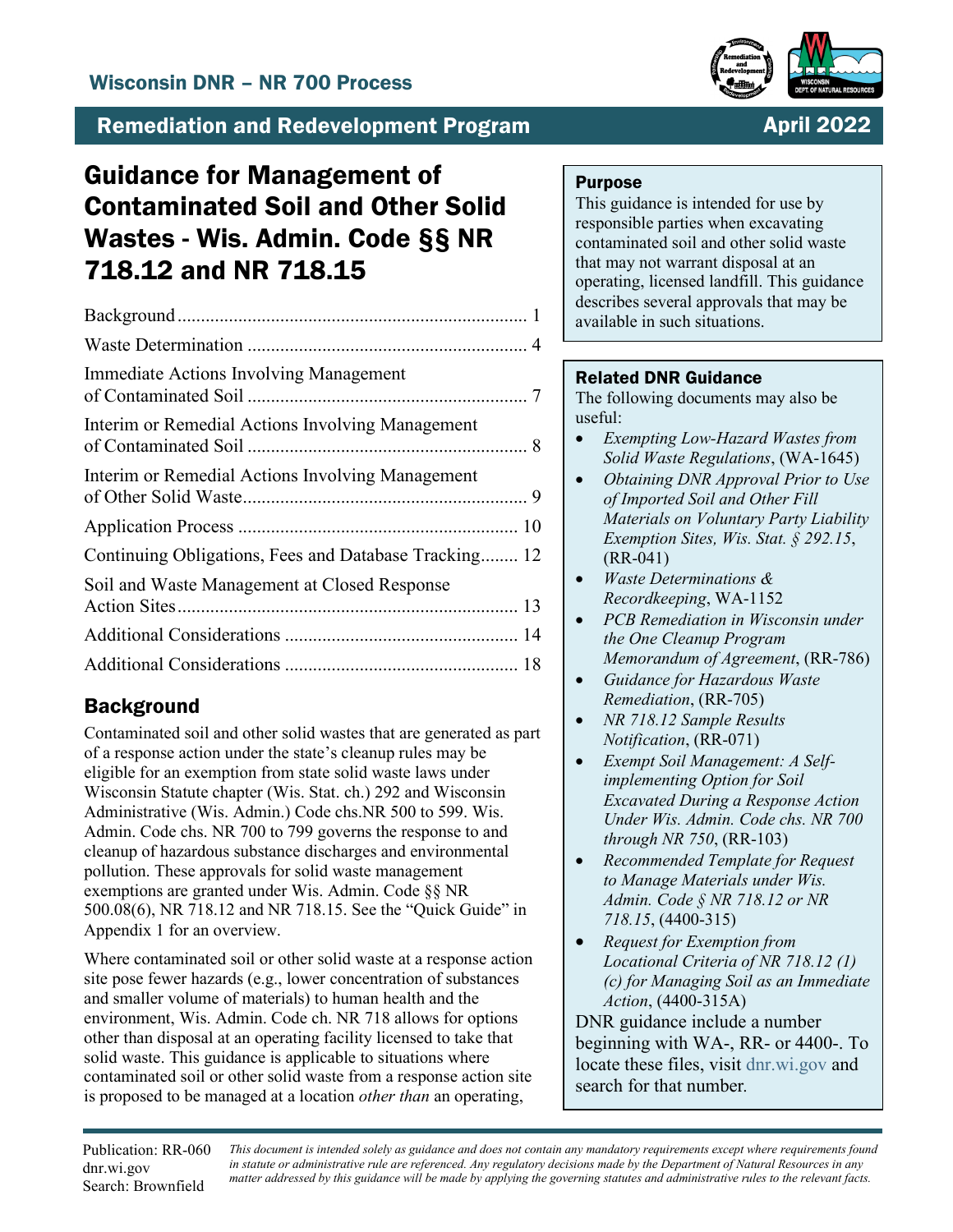licensed solid waste facility. Wis. Admin. Code §§ NR 718.12 and NR 718.15 do not apply to management of hazardous waste (as defined in Wis. Admin Code § NR 66.10(52) or 42 USC 6901 to 6991, as amended) or wastes regulated under the Toxic Substances Control Act (TSCA).

### Applicability

In general, once contaminated soil and other solid waste (e.g., contaminated sediment, fly ash, or foundry fill) are excavated they must be managed in accordance with local, state and federal laws. The approvals created in Wis. Admin. Code §§ NR 718.12 and 718.15 are intended to streamline the management of contaminated soil and other solid wastes generated as part of an environmental response action.

*Response action* is defined in Wis. Admin. Code § NR 700.03 (50) to mean "any action taken to respond to a hazardous substance discharge or to environmental pollution, including emergency and non-emergency immediate actions, investigations, interim actions and remedial actions."

A response action site includes any *site or facility* subject to jurisdiction under Wis. Stat. ch. 292 and Wis. Admin. Code chs. NR 700 to 799, *whether the person has or has not notified the Department of Natural Resources (DNR) of a discharge of a hazardous substance under Wis. Admin. Code ch. NR 706.* Information on reporting a discharge of a hazardous substance to the environment can be found at [http://dnr.wi.gov/topic/Spills/.](http://dnr.wi.gov/topic/Spills/)

This guidance covers two approvals in Wis. Admin. Code ch. NR 718 relating to managing certain types of solid waste materials, including contaminated soil, during response actions – rather than disposing of the materials at an operating, licensed solid waste facility under Wis. Admin. Code chs. NR 500 to NR 599:

- **NR 718.12 Applies to contaminated soil management:** Where the contaminated soil will be managed on the same property or at a different property that meets the definition of "site or facility."
- **NR 718.15 Applies to other solid waste management:** Where solid waste materials, other than contaminated soil, are being generated during a response action, the approval under Wis. Admin. Code § NR 718.15 may allow the material to be placed in a safe manner on the site or facility from which it was generated rather than being taken to an operating, licensed solid waste facility. "Other solid wastes" includes materials such as contaminated sediment, fly ash, debris, or foundry sand.

#### Definitions for Types of Soil or Other Materials

The definitions listed below are from Wis. Stat. ch. 292 and Wis. Admin. Code chs. NR 700 to 799, as noted:

"Contaminated sediment" means sediment that contains a hazardous substance. [Wis. Stat.  $\S$  292.01 (1s)]

"Contaminated soil" means soil which contains one or more hazardous substances or environmental pollution and which is not a hazardous waste as defined in Wis. Admin. Code § NR 660.10(52) or 42 USC 6901 to 6991, as amended. [Wis. Admin. Code § NR 718.03(5)]

**"Sediment**" means particles in the bed of navigable water up to the ordinary high-water mark that are derived from the erosion of rock, minerals, soil and biological materials and from chemical precipitation from the water column and that are transported or deposited by water. [Wis. Stat.  $\S 292.01(17g)$ ]

"Soil" means unsaturated organic material, derived from vegetation and unsaturated, loose, incoherent rock material, of any origin, that rests on bedrock other than foundry sand, debris and any industrial waste. [Wis. Admin. Code § NR 700.03(58)]

#### DNR Program Responsibility

The management of contaminated soil and other solid wastes as part of a response action should follow the provisions in Wis. Admin. Code ch. NR 718, "*Management of Contaminated Soil or Solid Wastes Excavated During Response Actions,*" including submittals to the Remediation and Redevelopment (RR) Program for prior approval. Reference to the "DNR" appearing in this guidance are referring to the RR Program unless explicitly noting the roles and responsibilities of the Waste and Materials Management (WA) Program.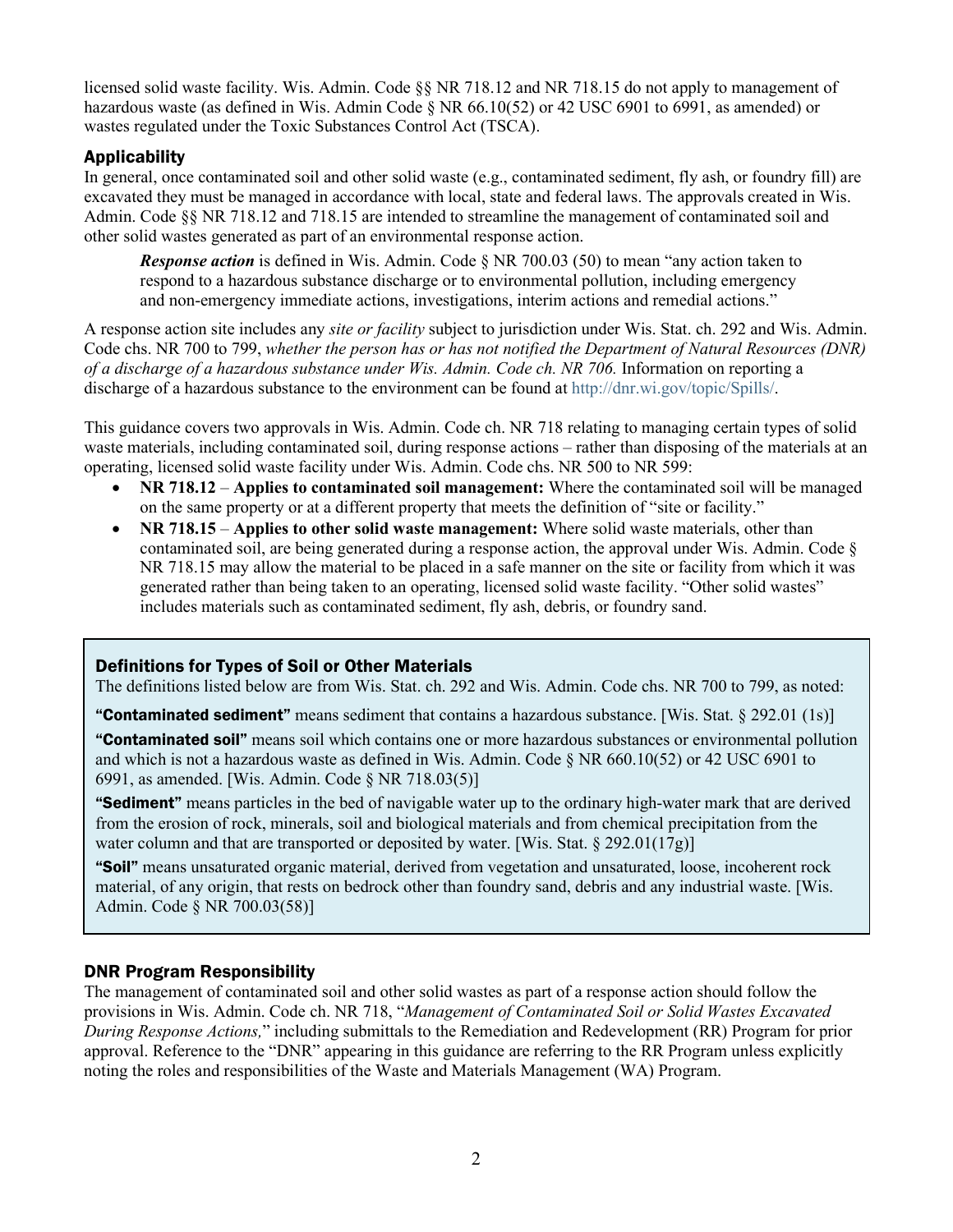In limited situations the WA Program may approve exemptions under Wis. Admin. Code. ch. NR 718. The WA Program also reviews all other exemption requests under Wis. Stat. § 289.43(8)(b) or Wis. Admin. Code § NR 500.08(4). Please refer to the DNR publication WA-1645, *Exempting Low-Hazard Wastes from Solid Waste Regulations* (go to [dnr.wi.gov](https://dnr.wisconsin.gov/) and search "WA-1645"), for more information on low-hazard exemptions when:

- other solid waste that is part of a response action at a site or facility will be managed at a location other than the one it was generated, or
- contaminated soil from a response action will be managed at a location other than a site or facility, or
- contaminated soil or other solid waste is not being managed as part of a response action at a site or facility.

## Definition of "Site" or "Facility"

Contaminated soil may be excavated from one response action site or facility and managed in accordance with the approval under Wis. Admin. Code  $\S$  NR 718.12(1) and/or (2) on either the same site or facility from which the contaminated soil was excavated or at another location that meets the definition of "site" or "facility." This guidance provides annotated definitions of "site" and "facility" which are summarized below; these definitions are for guidance purposes only and should not be relied on to make regulatory decisions. These terms are more fully defined in both Wis. Stat. § 292.01 and Wis. Admin. Code § NR 700.03. (NOTE: Italics denotes statutory or administrative code definitions.)

#### "Site" means:

1. any "*waste site*" as defined in Wis. Stat. [§ 292.01\(21\)](http://docs.legis.wisconsin.gov/document/statutes/292.01(21)) and Wis. Admin. Code § NR 700.03(56)(a). A "waste site" is *"any site, other than an approved facility, an approved mining facility or a nonapproved facility, where waste is disposed of regardless of when disposal occurred or where a hazardous substance is discharged before May 21, 1978."* In essence, this type of property would be an unlicensed, historical solid waste site; or

2. "*any area where a hazardous substance has been discharged*," as defined in Wis. Admin. Code § [NR 700.03\(56\)\(b\).](http://docs.legis.wisconsin.gov/document/administrativecode/NR%20700.03(56)(b)) This would include any site listed in the Bureau for Remediation and Redevelopment Tracking System (BRRTS) as a Spill, an Environmental Repair Program (ERP) site, a Leaking Underground Storage Tank (LUST) site or a Voluntary Party Liability Exemption (VPLE) site.

#### "Facility" means:

An "approved facility" as defined in Wis. Stat. § [289.01\(3\),](http://docs.legis.wisconsin.gov/document/statutes/289.01(3)) includes an *"approved mining facility" as defined in Wis. Stat. § [292.01\(1m\),](http://docs.legis.wisconsin.gov/document/statutes/292.01(1m)) and a "non-approved facility" as defined in Wis. Stat. § [289.01\(24\).](http://docs.legis.wisconsin.gov/document/statutes/289.01(24))* 

**NOTE:** Approval under Wis. Admin. Code §§ NR 718.12 and NR 718.15 is not required if the contaminated soil or other solid waste will be managed at an operating, licensed facility approved to accept that waste.

Under Wis. Admin. Code § NR 718.12, it is assumed the DNR is granting a one-time approval to take contaminated soil to the type of "facility" listed below that are no longer in operation. This includes, but is not limited to, the following types of non-operational (i.e., closed) "facilities" defined under Wis. Stat. chs. 289, 293 and 295:

- a non-operating, licensed "solid or hazardous waste *disposal* facility with an approved plan of operation";
- A non-operating, licensed "approved mining facility" used for the disposal of solid waste resulting from mining, or "mining waste site"; or
- A non-operating, "non-approved facility" such as "a licensed solid or hazardous waste disposal facility which is not an approved facility."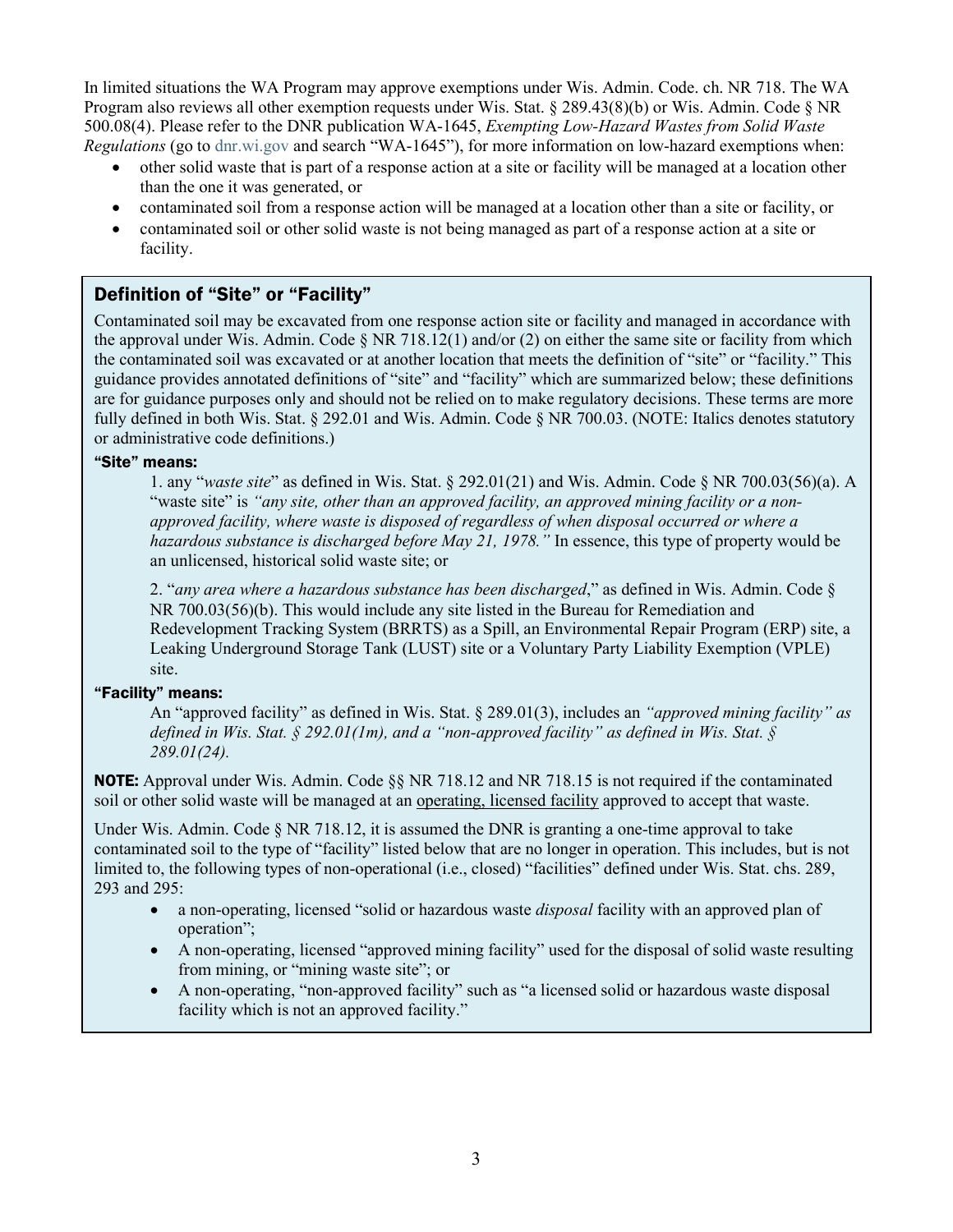## **Eligibility**

The following persons *may* be eligible for an approval under Wis. Admin. Code §§ NR 718.12 and NR 718.15:

- A person who meets the definition of a **"responsible party"** (RP) under Wis. Stat. ch. 292 and Wis. Admin. Code chs. NR 700 to 799.
- A person who is managing contaminated soil as part of a **utility project or other construction-related activity** can generally manage the material in accordance with Wis. Admin. Code § NR 718.12(1). However, that person should contact the DNR upon discovery of contaminated soil for direction on how to proceed. DNR contacts are provided on page 17. Depending on the contaminant levels, volume and location of the materials, and whether the materials were excavated at a response action site or facility, the materials may need to be taken to a licensed, operating solid waste facility or handled under a lowhazard waste grant of exemption (see DNR publication WA-1645, *Exempting Low-Hazard Wastes from Solid Waste Regulations,* for further guidance; go to [dnr.wi.gov](https://dnr.wisconsin.gov/) and search "WA-1645").

The approvals provided under Wis. Admin. Code §§ NR 718.12 and 718.15 can be requested by the RP in the following situations:

- Soil, containing no waste or a small proportion of waste, excavated from a response action site will be managed at a site or facility. Soil could be managed on the same site from which it was excavated or at a different site or facility.
- Other solid waste, such as foundry sand, fly ash or dewatered sediment, is proposed to be managed at the response action site from which it was generated.

The approvals provided under Wis. Admin. Code §§ NR 718.12 and 718.15 do not apply to the following situations:

- Where the generator has made the determination that the soil is not contaminated soil.
- Contaminated soil and other solid wastes (e.g., contaminated sediment, fill, and foundry sand) are being managed at an operating solid waste facility licensed to accept that solid waste.
- Soil that is contaminated with substances that require them to be managed as either a hazardous waste under Wis. Admin. Code chs. NR 600 to 699 or as a federal, TSCA regulated waste (e.g., soil with certain concentrations of PCBs).
- Asbestos-containing materials (ACM).
- Management of "other solid waste" at a different response action site or facility from where they were generated. These materials may be eligible for a low-hazard waste exemption under Wis. Stat. § 289.43 from the WA Program.
- Management of contaminated soil at a property that does not meet the definition of "site" [Wis. Admin. Code § NR 700.03(57)] or "facility" [Wis. Admin. Code § NR 700.03(21)], as defined in Wis. Stat. ch. 292 and Wis. Admin. Code § NR 700.03. Contaminated soil should not be disposed of at a property with no existing environmental contamination impacts (e.g., hazardous substance discharges or environmental pollution).

## Waste Determination

Prior to handling contaminated material, an evaluation should be completed to determine if the materials excavated are considered contaminated soil, solid waste and/or hazardous waste. Wis. Stat. § 291.21 requires that "any person generating solid waste shall determine if the solid waste is a hazardous waste." This is generally referred to as making a "waste determination." A waste determination is typically based on generator knowledge of the soil or waste material and is supported by soil sampling/waste characterization. A waste determination helps to ensure that the materials generated – whether as part of a cleanup, utility work or development activities – are managed in a manner that is protective of human health, safety, welfare and the environment. The number of soil samples required to characterize a given volume of soil is outlined in Wis. Admin. Code  $\gamma$  NR 718.12(1)(e) and in the text box on page 11.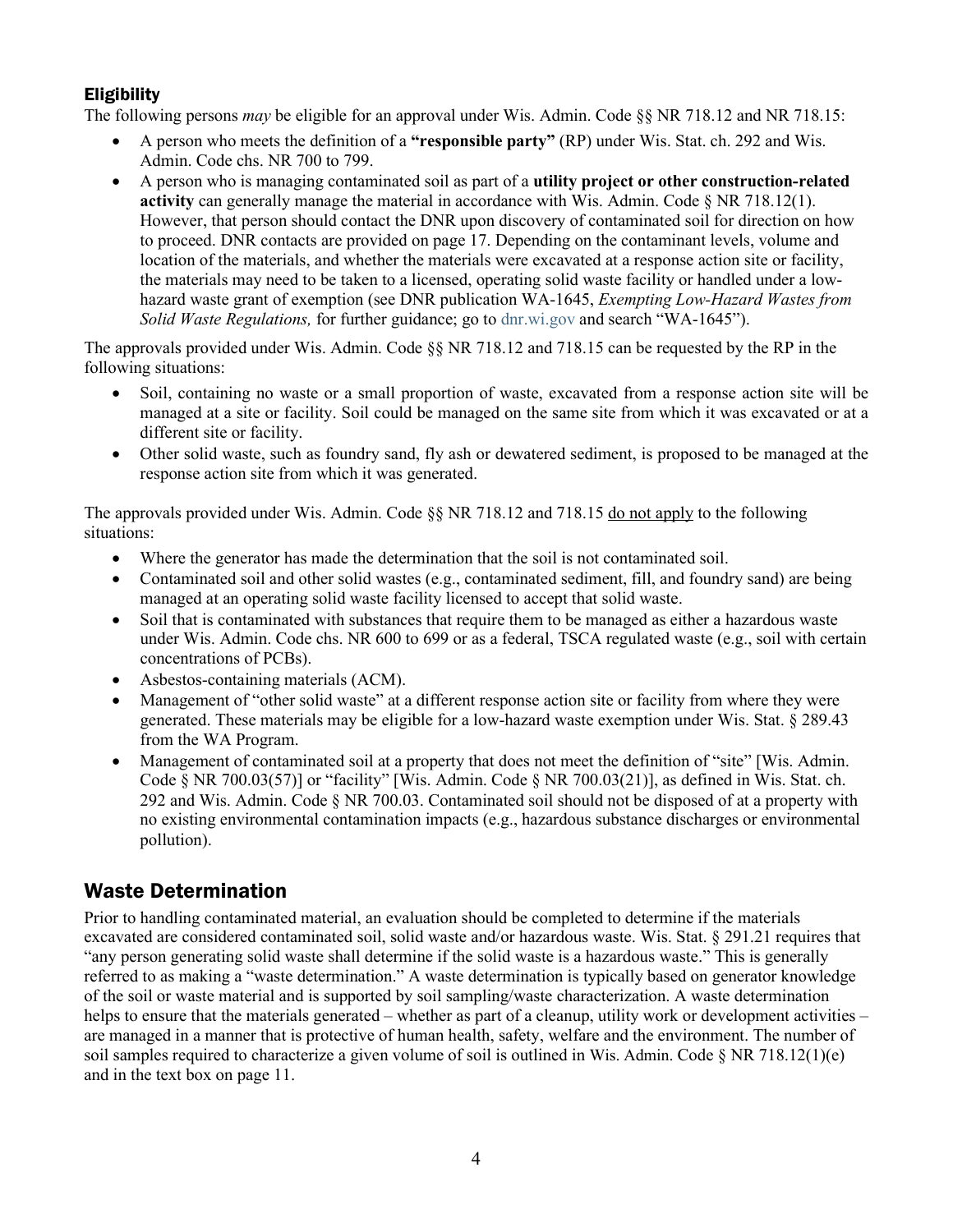It is in the best interest of the receiving property owner to ensure that the appropriate waste determination was made by the RP and that the material is managed in accordance with local, state and federal law. An incorrect waste determination that results in environmental pollution or a discharge of a hazardous substance may result in the RP who generated the waste and the receiving property owner being held responsible for cleaning up the contamination in accordance with Wis. Stat. ch. 292*.*

Documentation of a waste determination is required where it is reasonably expected that the material may be a hazardous waste (Wis. Stat. § 291.21 and Wis. Admin. Code ch. 661). The DNR recommends that RPs document and maintain a record of all waste determinations, even in situations when it is not explicitly required by state law.

### NR 718 Approval and Process Options

An RP undertaking a response action may be eligible for one or more of the approvals under Wis. Admin. Code §§ NR 718.12 and 718.15. Any soil excavated as a result of these response actions must be stored in accordance with Wis. Admin. Code § NR 718.05, unless the exemption in Wis. Admin. Code § NR 708.05(5)(b) applies. The requirements and process for approval to manage soil or other material under Wis. Admin. Code ch. NR 718 differs based on the type of response action undertaken and the exemption criteria that apply to those response actions. The "NR 718 Quick Guide" in Appendix 1 provides a summary of the three types of approvals available to manage contaminated soil or other solid waste at a site or facility. Wis. Admin. Code §§ NR 718.12 and 718.15 provide for the following:

1. NR 718.12(1) approval for "immediate actions" involving contaminated soil – this is *generally* considered a self-implementing option.



\* If the RP's actions meet the criteria in Wis. Admin. Code § NR 718.12(1), the RP does not need the DNR's approval to proceed with the management of the contaminated soil.

2. NR 718.12(1) and (2) approval for "interim or remedial actions" involving contaminated soil **–** this requires DNR review and approval *before* an interim or a remedial action may be taken.



3. NR 718.15 approval for "interim or remedial actions" involving other solid waste **-** this requires DNR review and approval *before* an interim or a remedial action may be taken.



It is the responsibility of the RP to sufficiently document how the waste characteristics and proposed management approach will not cause a discharge of a hazardous substance to the environment or result in environmental pollution under Wis. Stat. ch. 292, or cause a violation of other environmental laws, such as Wis. Stat. ch.160 and Wis. Admin. Code ch. NR 140 relating to groundwater quality.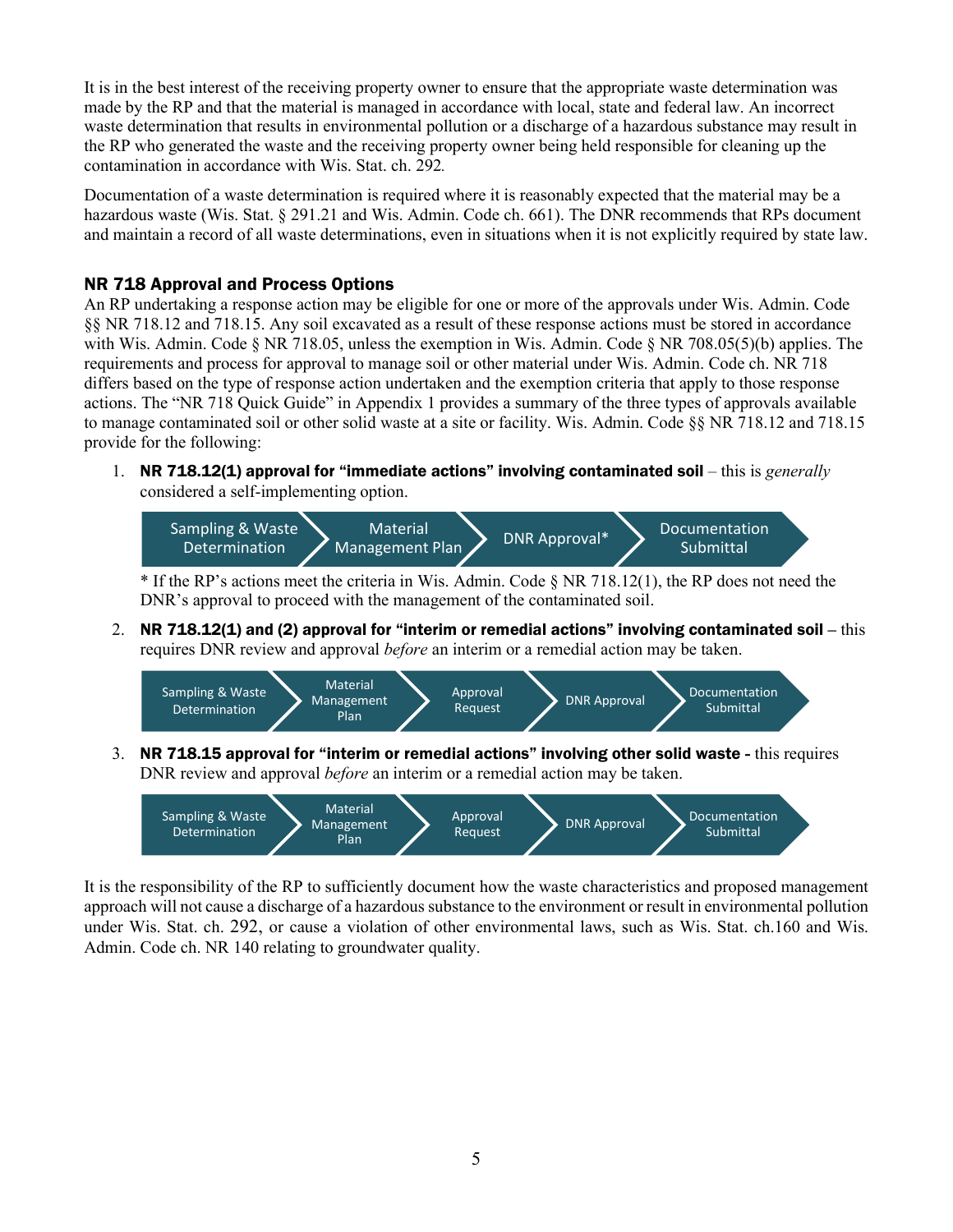#### Response Action Definitions

The following definitions are from Wis. Stat. ch. 292 and Wis. Admin. Code § NR 700.03:

"Immediate action" means a response action that is taken within a short period of time after the discharge of a hazardous substance occurs, or after the discovery of a hazardous substance discharge or environmental pollution, to halt the discharge, contain or remove discharged hazardous substances or remove contaminated environmental media, in order to restore the environment to the extent practicable and to minimize the harmful effects of the discharge to air, lands and waters of the state and to eliminate any imminent threat to public health, safety, or welfare that may exist. This term includes both emergency and non-emergency immediate actions. [Wis. Admin. Code § NR 700.03(28)]

"Interim action" means a response action taken to contain or stabilize a discharge of a hazardous substance, in order to minimize any threats to public health, safety, or welfare or the environment, while other response actions are being taken or planned for the site or facility. [Wis. Admin. Code § NR 700.03(29)]

"Remedial action" or "remedy" means those response actions, other than immediate or interim actions, taken to control, minimize, restore, or eliminate the discharge of hazardous substances or environmental pollution so that the hazardous substances or environmental pollution do not present an actual or potential threat to public health, safety, or welfare or the environment. The term includes actions designed to prevent, minimize, stabilize, or eliminate the threat of discharged hazardous substances, and actions to restore the environment to the extent practicable and meet all applicable environmental standards. Examples include storage, disposal, containment, treatment, recycling, or reuse, and any monitoring required to assure that such actions protect public health, safety, and welfare and the environment. [Wis. Admin. Code  $\S$  NR 700.03(48)]

"Response" or "response action" means any action taken to respond to a hazardous substance discharge or to environmental pollution, including emergency and non−emergency immediate actions, investigations, interim actions and remedial actions. [Wis. Admin. Code § NR 700.03(50)]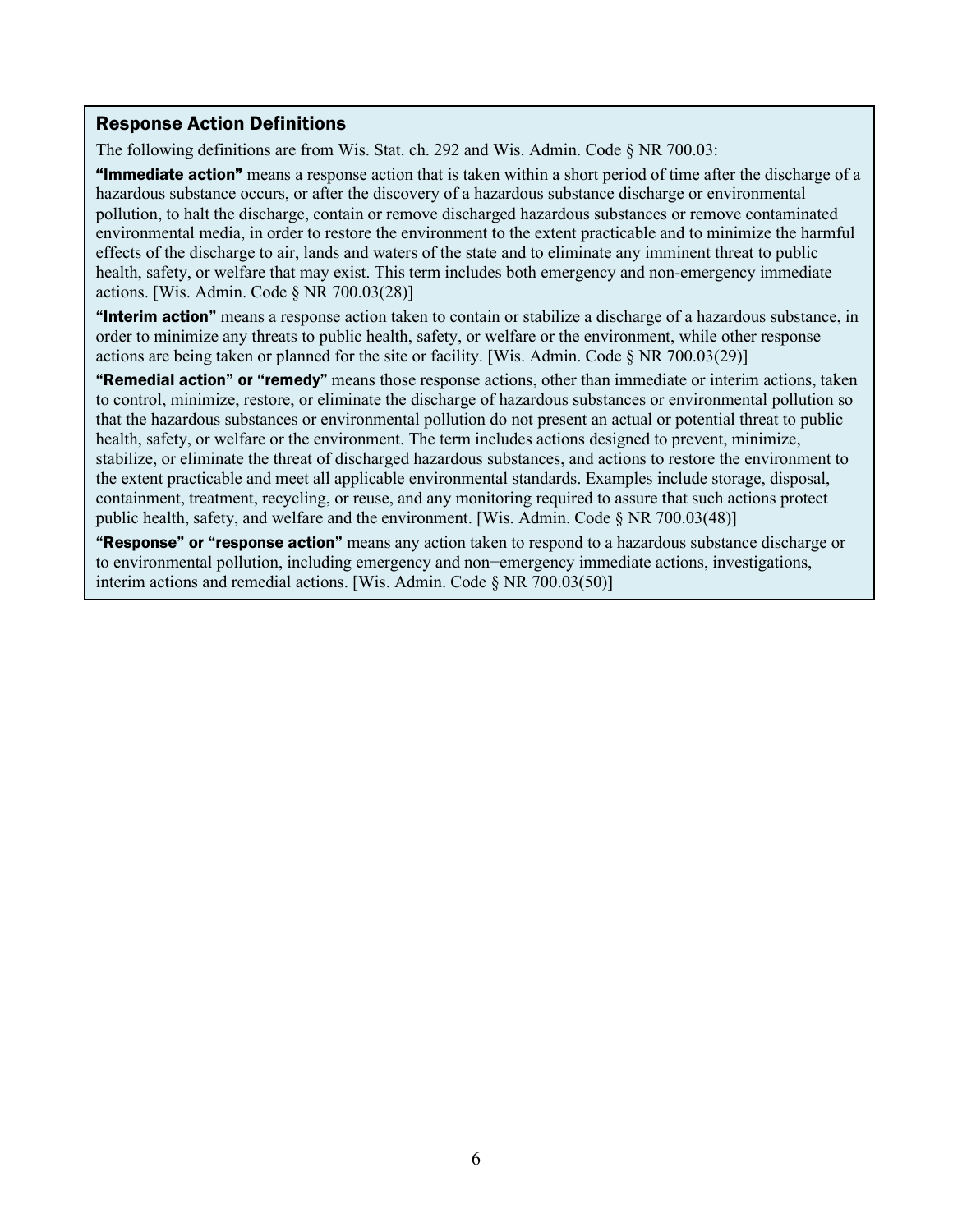## Immediate Actions Involving Management of Contaminated Soil

### Eligibility

RPs undertaking immediate actions involving contaminated soil under Wis. Admin. Code § NR 708.05 may be eligible for a self-implementing exemption from solid waste laws (Wis. Stat. ch. 289 and Wis. Admin. Code chs. NR 500 to 599) under Wis. Admin. Code  $\S$  NR 718.12(1)<sup>1</sup> without approval from the DNR. The RP is generally eligible if:

- 1. Actions will be conducted in accordance with Wis. Admin. Code chs. NR 700 to 799.
- 2. Materials being managed are contaminated soil that are proposed to be managed on the response action site or facility from which they were excavated or at another property that meets the definitions of "site" or "facility" in Wis. Admin. Code § NR 700.03.
- 3. The response action does not result in the excavation and disposal, treatment or storage of more than 100 cubic yards of contaminated soil, debris, sediment or a combination of these media from a single site or facility, as specified in Wis. Admin. Code NR § 708.05(3)(b)2.
- 4. Locational criteria in Wis. Admin. Code  $\S$  NR 718.12(1)(c) are met, or a written exemption is granted by the DNR from those locational criteria (refer to the text box on page 12 for locational criteria and exemptions).
- 5. The placement of the contaminated soil will not pose a threat to public health, safety, welfare and the environment. In determining this, the RP should ensure that:
	- a. SOIL. Soil sampling demonstrates that the contaminated soil does not equal or exceed the applicable Wis. Admin. Code ch. NR 720 soil cleanup standards for the type of land use classification (i.e., industrial or non-industrial as specified in Wis. Admin. Code § NR 720.05(5)) for both direct contact and the groundwater migration pathways. In addition:
		- i. When an RP proposes to take contaminated soil from one site or facility to another site or facility, and the concentration of hazardous substances in the contaminated soil exceeds the Wis. Admin. Code ch. NR 720 non-industrial soil direct contact standards but not the industrial residual contaminant levels (RCLs) or groundwater RCLs, the receiving site or facility must meet the definition of "industrial land use" in Wis. Admin. Code § NR 700.03(28m), and that site or facility must be zoned as "industrial."
		- ii. The concentrations of hazardous substances in the contaminated soil that will be managed and the land use of the site or facility – whether based on an industrial or nonindustrial land use classification in accordance with Wis. Admin. Code § NR 720.05(5) – are such that no cap, cover or performance standard would be otherwise required by the DNR under Wis. Admin. Code chs. NR 720, 722 and 726.
		- iii. The material is not a hazardous waste.
	- b. GROUNDWATER. An attainment or exceedance of groundwater quality standards in Wis. Stat. ch. 160 and Wis. Admin. Code ch. NR 140, would not occur based on soil sampling and the location of placement of the contaminated soil.
	- c. VAPOR. No vapor intrusion would result from the placement of the contaminated soil.
	- d. **OTHER.** All other pathways of concern at the site or facility (e.g. surface water, sediment, etc.) are protective of public health, safety, welfare and the environment. Further definition on what is protective may be referenced in Wis. Admin. Code §§ NR 708.11, NR 722.09, and NR 726.05.

<span id="page-6-0"></span> $<sup>1</sup>$  A person who is managing contaminated soil as part of a utility project or other construction-related work can generally manage the material in accordance</sup> with Wis. Admin. Code § NR 718.12(1). Depending on the contaminant concentrations, volume and location, the materials may need to be taken to a licensed, operating solid waste facility or alternatively, may be handled under a low-hazard waste grant of exemption. (See DNR publication WA-1645, *Exempting Low-Hazard Wastes from Solid Waste Regulations,* for further guidance.)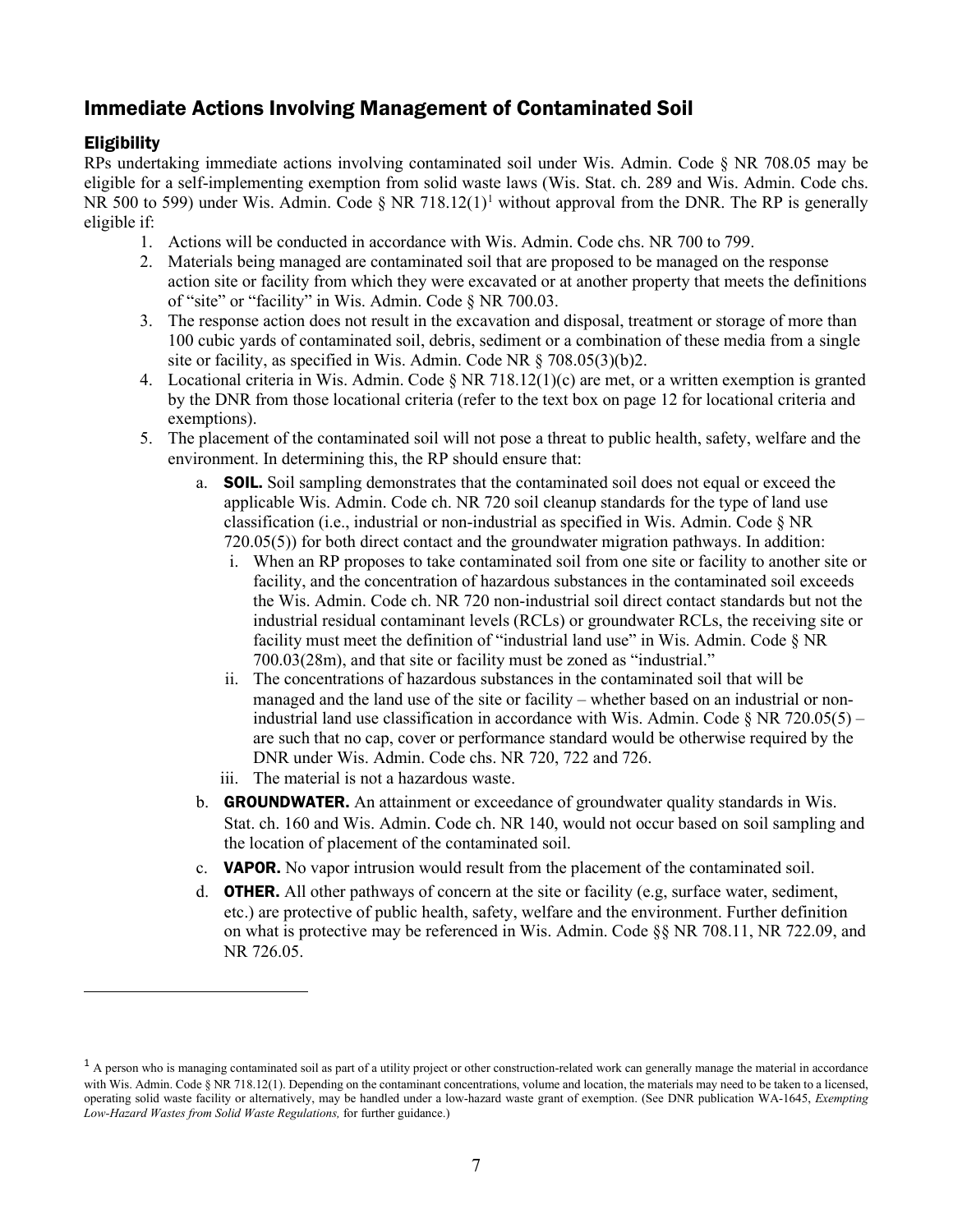### **Documentation**

While the RP does not need pre-approval from the DNR to conduct an immediate action involving contaminated soil if the proposed immediate action meets all the requirements in Wis. Admin. Code § NR 718.12(1), the RP is required to:

- Conduct sampling of the contaminated soil in accordance with the requirements in Wis. Admin. Code  $\S$ NR 718.12(1)(e), unless the DNR has approved an alternate sampling and analysis proposal (refer to the text box on page 11);
- Report all analytical results to the DNR within 10 business days after receiving the sampling results, in accordance with Wis. Admin. Code § NR 718.12(1); and
- Submit written documentation to the DNR within 45 days of the completion of the immediate action, including the Wis. Admin. Code  $\S$  NR 718.12(1) soil management documentation, in accordance with the requirements in Wis. Admin. Code § NR 708.05(6).
- The written documentation shall include all of the following:
	- 1. Wis. Admin. Code  $\S$  NR 708.05(6)(c)1. A statement expressing the purpose of the submittal and the desired DNR action or response.
	- 2. Wis. Admin. Code  $\S$  NR 708.05(6)(c)2. Name, address and telephone number of the RP(s).
	- 3. Wis. Admin. Code  $\S$  NR 708.05(6)(c)3. Location of the site or facility where the material was excavated *and* the location of the site or facility where the contaminated soil was placed including the locational information specified in Wis. Admin. Code  $\S$  NR 716.15(5)(d); latitude and longitude, and legal description of lot, if located in a platted area.
	- 4. Any information required under Wis. Admin. Code ch. [NR 706](http://docs.legis.wisconsin.gov/document/administrativecode/ch.%20NR%20706) that was not provided to the DNR previously.
	- 5. The type of engineering controls, treatment or both and the effluent quality of any permitted or licensed discharge.
	- 6. The type, total volume and final disposition of the discharged hazardous substance, environmental pollution and contaminated materials generated as part of the immediate action, including legible copies of manifests, receipts and other relevant documents. This should include a narrative description as to how each of the locational requirements in Wis. Admin. Code § NR 718.12(1) were met.

## Interim or Remedial Actions Involving Management of Contaminated Soil

#### **Overview**

RPs undertaking interim and/or remedial actions involving the management of contaminated soil may be eligible for an approval under Wis. Admin. Code §§ NR 718.12(1) and (2) for an alternative approach to taking select material to an operating solid waste facility licensed to accept that waste. Additionally, if "other solid waste" is proposed to be managed on the site or facility from which it was excavated, an approval may be provided under Wis. Admin. Code § NR 718.15 as an alternative to taking the material to an operating, licensed solid waste facility.

Unlike management activities associated with immediate actions under Wis. Admin. Code § NR 718.12(1), an RP must receive written, prior approval from the DNR under Wis. Admin. Code  $\S$  NR 718.12(1) and (2) or  $\S$  NR 718.15 for an interim or remedial action. An applicant should provide a complete application submittal to the DNR at least seven days prior to taking the proposed actions, and must receive written approval prior to taking those actions. In some situations, more than seven days advanced notice to the DNR is required. In addition, the DNR may take a longer period of time to review a submittal and issue written approval. Please refer to the "Application Process" section of this guidance for more information on planning and timing of your projects.

#### **Eligibility**

RPs may request an approval to manage contaminated soil when the proposed interim or remedial action complies with the following: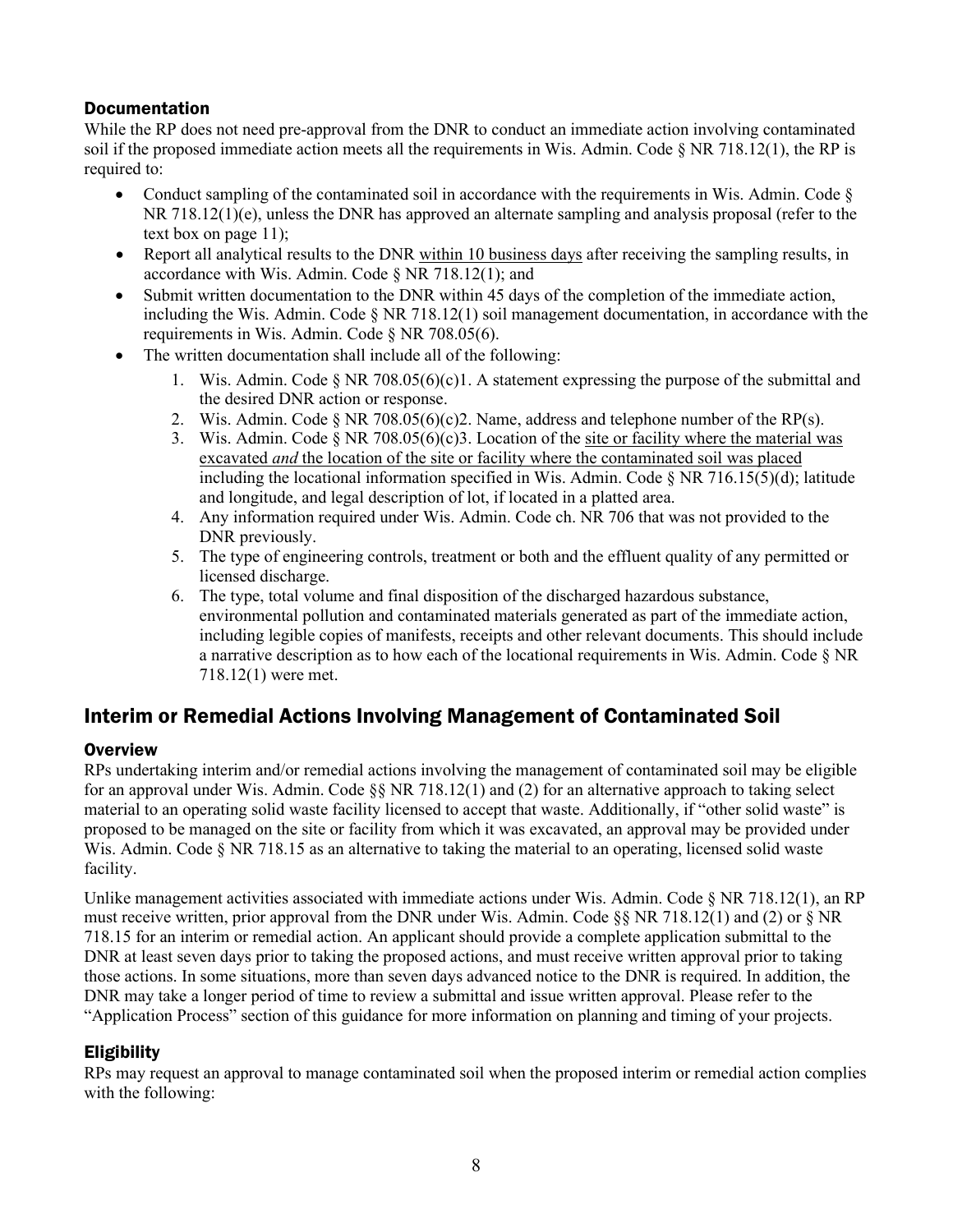- 1. Actions will be conducted in accordance with Wis. Admin. Code chs. NR 700 to 799.
- 2. Materials being managed are contaminated soil that are proposed to be managed on the site or facility from which they were excavated or at another location that meets the definition of "site" or "facility" under Wis. Admin. Code § NR 700.03.
- 3. Locational criteria in Wis. Admin. Code § NR 718.12(1)(c) are met, or a written exemption is granted by the DNR from those locational criteria (refer to the text box on page 12 for locational criteria and exemptions).
- 4. The placement of the contaminated soil will not pose a threat to public health, safety, welfare and the environment. In determining this, the RP should ensure that:
	- a. SOIL. Soil sampling demonstrates that:
		- i. The contaminated soil does not equal or exceed the applicable Wis. Admin. Code ch. NR 720 soil cleanup standards for the type of land use classification [i.e., industrial or nonindustrial as specified in Wis. Admin. Code § NR 720.05(5)] for both direct contact and the groundwater migration pathways. Alternatively, all direct contact or groundwater migration concerns, in accordance with Wis. Admin. Code chs. NR 140 and NR 720 and § NR 718.12(2), are addressed through an engineered cap, soil cover or other performance measures.
		- ii. The material is not a hazardous waste.
	- b. GROUNDWATER. An attainment or exceedance of groundwater quality standards in Wis. Stat. ch. 160 and Wis. Admin. Code ch. NR 140 would not occur based on soil sampling and the location of placement of the contaminated soil.
	- c. VAPOR. No vapor intrusion would result from the placement of the contaminated soil.
	- d. **OTHER.** All other pathways of concern at the site or facility (e.g., surface water, sediment) are protective of public health, safety, welfare and the environment. Further definition on what is "protective" is referenced in Wis. Admin. Code §§ NR 708.11, NR 722.09 and NR 726.05.

## Interim or Remedial Actions Involving Management of Other Solid Waste

#### **Eligibility**

RPs may request an approval to manage solid waste generated as part of an interim or remedial action when the proposed interim or remedial action complies with the following:

- 1. Actions will be conducted in accordance with Wis. Admin. Code chs. NR 700 to 799.
- 2. The material being managed is a solid waste which contains waste other than contaminated soil that is proposed to be replaced at the site or facility – as defined in Wis. Admin. Code  $\S$  NR 700.03 – from which it was excavated, as part of a response action (see the "Additional Considerations" section on page 15 for more information on exceptions to this general rule, including limitations on the management of asbestos-containing materials).

Management of solid waste generated as part of an interim or remedial action is part of a response action subject to response action goals in Wis. Admin. Code § NR 726.05, and the RP will need to demonstrate as part of a case closure request that the placement of the solid waste will not pose a threat to public health, safety, welfare and the environment. In determining this, the RP should ensure that:

- 1. **SOLID WASTE.** Waste characterization demonstrates that the solid waste will not pose direct contact or groundwater migration concerns, in accordance with Wis. Admin. Code chs. NR 140, NR 720, NR 500 to 599 and § NR 718.12(1) and (2), or those concerns are addressed through an engineered cap, soil cover or other performance measures.
- 2. **GROUNDWATER.** An attainment or exceedance of groundwater quality standards in Wis. Stat. ch. 160 and Wis. Admin. Code ch. NR 140, would not occur based on waste characterization and the location of placement of the solid waste.
- 3. **VAPOR.** The placement of the solid waste will not cause a violation of air quality standards or cause a vapor action level in indoor air to be attained or exceeded.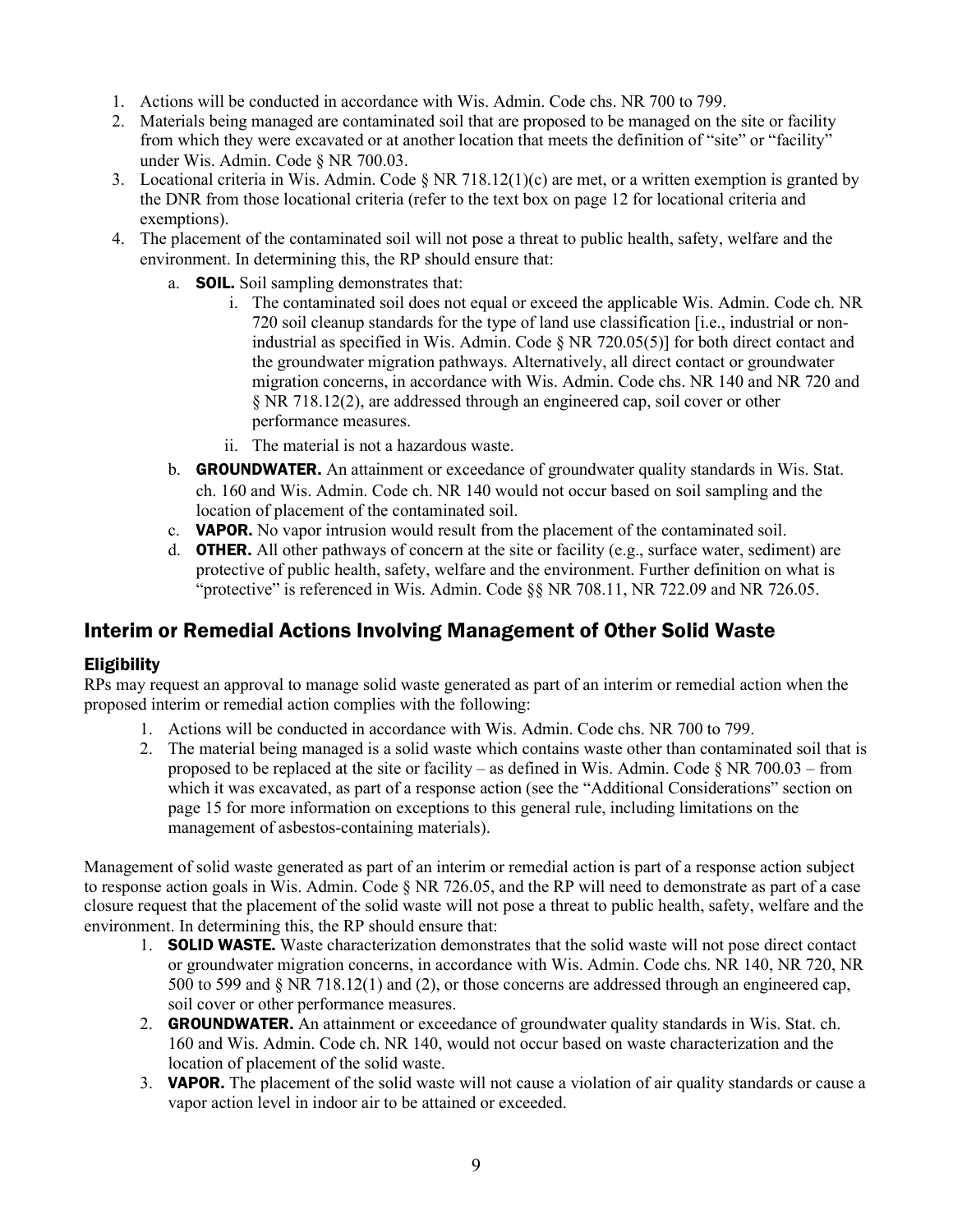4. **OTHER.** All other pathways of concern at the site or facility (e.g., surface water and sediment, etc.) are protective of public health, safety, welfare and the environment. Further definition on what is protective may be referenced in Wis. Admin. Code §§ NR 708.11, NR 722.09, and NR 726.05.

When planning management of solid waste generated as part of an interim or remedial action, the DNR recommends utilizing the locational criteria in Wis. Admin. Code  $\S$  NR 718.12(1)(c) (see text box on page 12 for locational criteria).

## Application Process

The DNR relies on the content and quality of the information submitted by the applicant to conduct a timely review and issue an approval. Applicants are encouraged to discuss their project with the DNR before submitting a request to manage material during an interim or remedial action, which could help expedite review of the proposed project. The DNR will base its decision on the requirements in state law to provide an approval based on an alternative regulatory approach appropriate for the relatively lower risk posed by the planned management of the contaminated soil or other solid waste.

RPs are required to obtain review and prior approval by the DNR for management of contaminated soil or other solid waste as part of interim actions or remedial actions prior to managing the materials under Wis. Admin. Code §§ NR 718.12(1) and (2) or NR 718.15. To receive approval, the RP is required to do all of the following at a minimum:

- **SAMPLING:** Conduct soil sampling in accordance with the requirements in Wis. Admin. Code  $\S$  NR 718.12(1)(e) (refer to the text box on page 11). Applicants requesting approval for management of solid waste under Wis. Admin. Code § NR 718.15 are encouraged to conduct waste characterization following this protocol to facilitate review and approval by DNR and to demonstrate compliance with the response action goals and other case closure criteria in Wis. Admin. Code § NR 726.05.
- CONSULTANT QUALIFICATIONS: Document that the person taking the samples meets the qualifications under Wis. Admin. Code §§ NR 712.05(3) and (4) and that all documents submitted to the DNR for the interim or remedial action include the appropriate certifications under Wis. Admin. Code § NR 712.09.
- SUBMITTAL: Submit a **Wis. Admin. Code ch. NR 718 request package** to the DNR at least seven days<sup>[2](#page-9-0)</sup>, and preferably 60 days, prior to taking the proposed action. The application package should include:
	- o A material management plan, including all the applicable information required in Wis. Admin. Code §§ NR 718.12(2)(b) through (c);
	- $\circ$  Sampling and analysis results required under Wis. Admin. Code  $\S$  NR 718.12(1) or an alternative sampling plan pre-approved by the DNR;
	- o The information required in Wis. Admin. Code  $\S$ § NR 718.12(1) and (2);<br>
	o The appropriate Wis. Admin. Code ch. NR 749 fees (refer to the text box
	- The appropriate Wis. Admin. Code ch. NR 749 fees (refer to the text box on page 16); and
	- o The information requested in the "Additional Considerations" section of this guidance on page 14 if the site or facility where the material is proposed to be disposed of is regulated as a nonmetallic mine.

DNR form 4400-315, *Recommended Template for Request to Manage Materials Under Wis. Admin. Code § NR 718.12 or § NR 718.15*, was prepared by the DNR for use by RPs and environmental consultants to provide the above information. (Go to [dnr.wi.gov](https://dnr.wisconsin.gov/) and search "4400-315" to download the form.) The use of this document is not required, but is recommended for requests for approvals to manage soil and other solid waste to ensure that a complete request is prepared.

<span id="page-9-0"></span><sup>&</sup>lt;sup>2</sup> Wis. Admin. Code § NR 718.12(2)(a) requires at least a seven day notice. Certain situations involving continuing obligations require at least 45 days notice to the DNR (see Wis. Admin. Code § NR 727.07).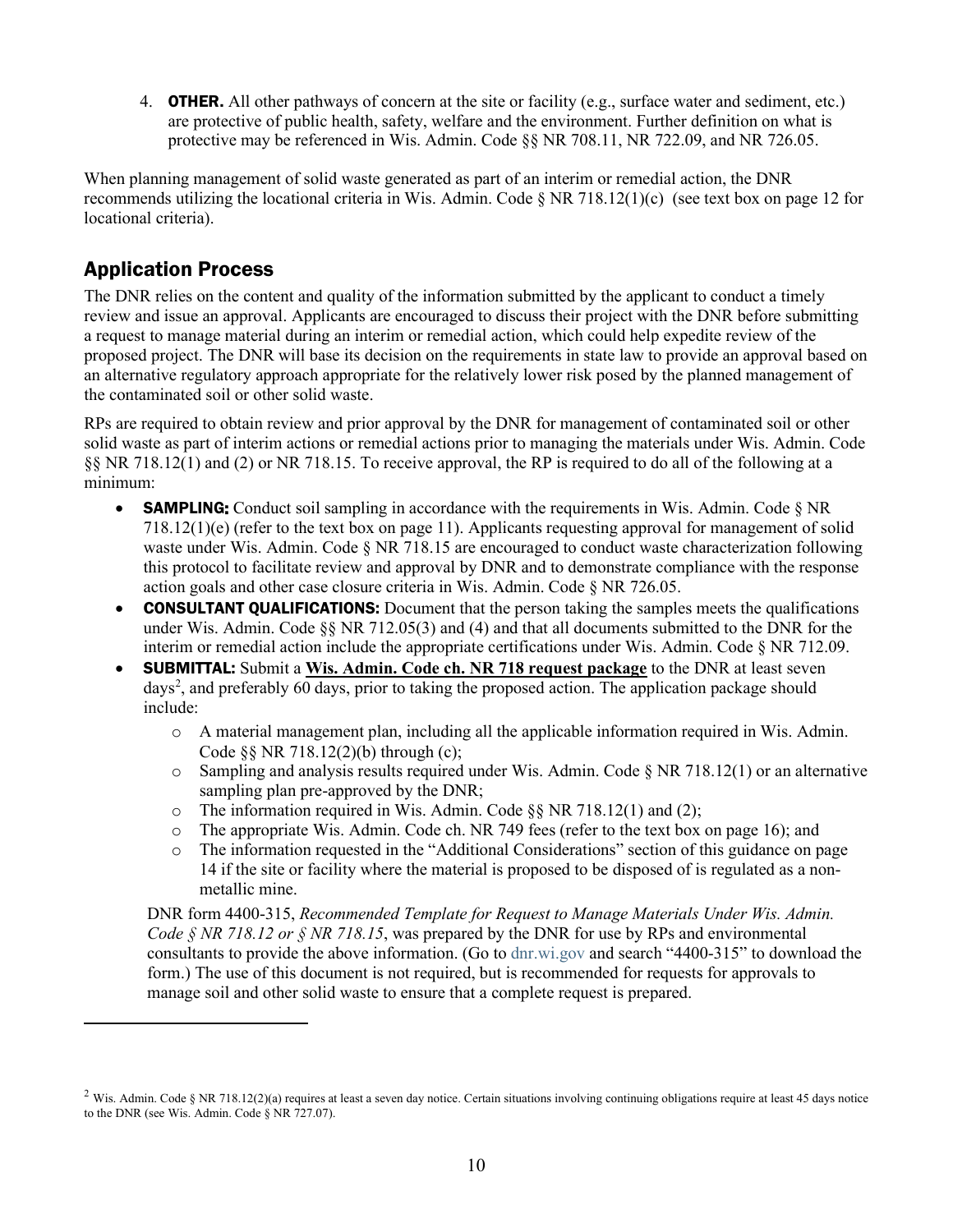- **DNR RESPONSE:** Receive DNR approval prior to conducting any of the proposed contaminated soil or other solid waste management activities.
- **CONTINUING OBLIGATIONS:** Comply with notification and continuing obligation requirements in Wis. Admin. Code § NR 718.12(2)(d) and (e) or ch. NR 727 if the activities proposed in the material management plan will result in the need for a continuing obligation at the response action site or receiving site or facility. The RP shall comply with the notification, fee submittal and database documentation requirements of Wis. Admin. Code § NR 718.12 and Wis. Admin. Code ch. NR 725. Requirements relating to continuing obligations are more fully explained in the next section of this guidance.
- **DOCUMENTATION OF ACTIONS TAKEN:** RPs must submit written documentation to the DNR within 60 days<sup>[3](#page-10-0)</sup> of the completion of the interim or remedial action involving engineering controls or barriers (e.g. caps). This should be done in accordance with the requirements in Wis. Admin. Code § NR 724.15. Where the documentation requirements of Wis. Admin. Code  $\delta$  NR 724.15 do not apply (e.g., no engineering control involved), RPs are to follow the documentation requirements for interim actions in Wis. Admin. Code § NR 708.15. Either submittal should include documentation of the interim or remedial activities conducted on the site(s) or facility(ies) from which the solid waste was excavated and the site or facility at which the material was disposed of.

#### Sampling Requirements for Wis. Admin. Code ch. NR 718

Unless an alternative sampling methodology or protocol is approved by the DNR, responsible parties shall sample and analyze all contaminated soil in accordance with all the following requirements:

- 1. For each site or facility, one sample shall be collected for analysis for each 100 cubic yards of contaminated soil, for the first 600 yards with a minimum of two samples being collected. For volumes of contaminated soil that exceed 600 cubic yards, one sample for each additional 300 cubic yards shall be collected for analysis.
- 2. Samples shall be analyzed for all contaminants that were detected during a site investigation. In addition, available information shall be evaluated to determine what contaminants, including emerging contaminants, may have been discharged at the site or facility and samples shall be analyzed for those contaminants that are expected to be present based on past land use (NOTE: Typical analytical parameters include volatile organic compounds (VOCs), polycyclic aromatic hydrocarbons (PAHs) and eight RCRA metals, but the actual parameters selected for analysis depends upon knowledge of the past uses of the site or facility).
- 3. All soil samples shall be collected from areas most likely to contain residual soil contamination.
- 4. Analyses must be conducted by a Wis. Admin. Code ch. NR 149 certified/registered laboratory.
- 5. Responsible parties shall report all analytical results to the DNR in writing within 10 business days after receiving the sampling results [Wis. Admin. Code § NR 716.14(2)].

Applicants requesting approval for management of solid waste under Wis. Admin. Code § NR 718.15 are encouraged to conduct waste characterization following this protocol to facilitate review and approval by DNR. The DNR strongly encourages RPs considering less sampling and analysis than what is required in Wis. Admin. Code § NR 718.12(1) to contact the DNR *in advance for pre-approval* of such an approach.

<span id="page-10-0"></span> $3$  Wis. Admin. Code § NR 724.15(1) requires submittal of construction completion documentation for remedial actions, as well as interim actions involving on-site engineering controls or barriers (e.g., caps or covers).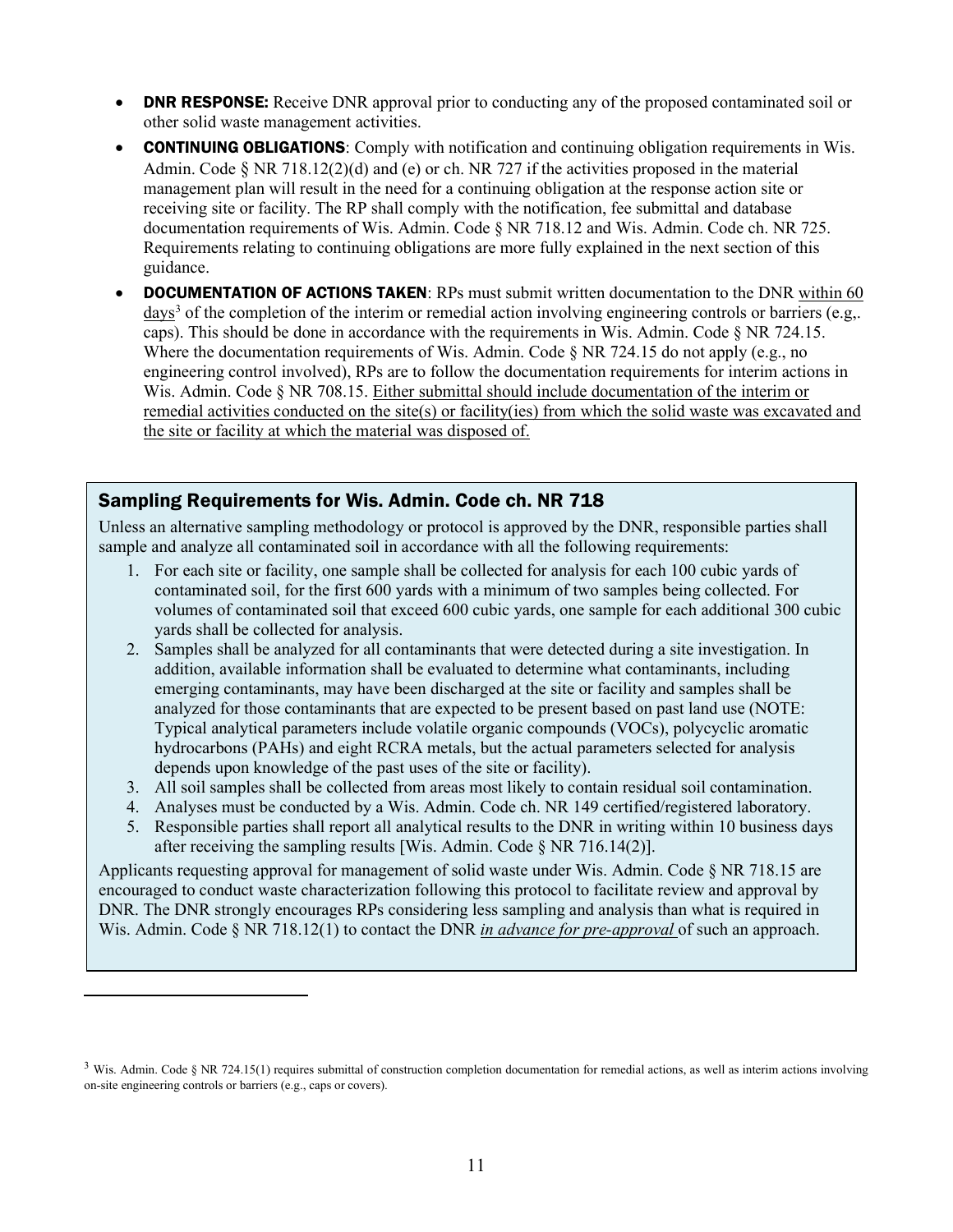## Locational Requirements

Responsible parties may not place or replace excavated contaminated soil excavated as part of an immediate, interim or remedial action in the following areas unless the DNR has granted a written exemption pursuant to Wis. Admin. Code § NR 718.12:

- Within a floodplain.
- Within 100 feet of any wetland or critical habitat area.
- Within 300 feet of any navigable river, stream, lake, pond, or flowage.
- Within 100 feet of any onsite water supply well or 300 feet of any off−site water supply well.
- Within three (3) feet of the high groundwater level.
- At a depth greater than the depth of the original excavation from which the contaminated soil was removed.
- Where contaminated soil poses a threat to public health, safety or welfare, or the environment.

## Exemption Requests from Locational Requirements

Where a written grant of exemption from locational criteria is being requested by the RP, it is the responsibility of the RP and their consultant to provide an *adequate rationale and supporting documentation* to the DNR that demonstrates why granting a Wis. Admin. Code § NR 718.12(1) locational criteria exemption would not cause a threat to public health, safety, welfare and the environment.

The RP should provide the DNR the following information, as specified in Wis. Admin. Code § NR 718.12(1)(c) and (d), so that the DNR may make a determination:

- Sufficient information as to how relevant state and federal laws, such as the Wis. Admin. Code chs. NR 700 to 799, would not be violated by granting the exemption.
- A description of waste characteristics and quantities.
- Adequate explanation of the geology and hydrogeology of the area, including information from well logs and well construction records for nearby wells.
- Rationale as to the unavailability of other environmentally suitable alternatives. The RP should clearly explain in the request how the placement of the contaminated soil or other solid waste materials will not pose a threat to public health, safety, welfare or the environment given all exposure and migration pathways of concern, including direct contact exposure (e.g.,
	- Wis. Admin. Code ch. NR 720), vapor intrusion, ground water, surface water, sediment and any other relevant pathways in the event the DNR grants the locational requirement exemption. Further definition under Wis. Admin. Code chs. NR 700 to 799 on what is "protective" may be referenced in Wis. Admin. Code §§ NR 708.11, NR 722.09, and NR 726.05.
- RPs should use DNR form 4400-315A, "*Request from Location Criteria of NR 718.12(1)(c) for Managing Soil as an Immediate Action*" to request this exemption. For RPs requesting an approval to manage materials while conducting an interim or remedial action, the location exemption request should be included in the overall Wis. Admin. Code § NR 718.12 request package.

## Continuing Obligations, Fees and Database Tracking

Continuing obligations can be site-specific conditions (e.g., a maintenance plan for an engineering control) or a law (e.g., solid waste law) that requires the property owner or RP to maintain or comply with the long-term conditions placed on the site or facility due to residual contamination remaining at the end of the response action. Continuing obligations may be required at a site or facility pursuant to Wis. Stat. § 292.12 and relevant chapters of Wis. Admin. Code chs. NR 700 to 799. A material management plan may be submitted to the DNR as part of an interim or remedial action. Where the implementation of a material management plan results in the need for a continuing obligation (e.g., an engineering control, use of industrial zoning), as specified in Wis. Admin. Code § NR 725.05(2), the RP shall conduct the following actions for both the response action site and any receiving site or facility: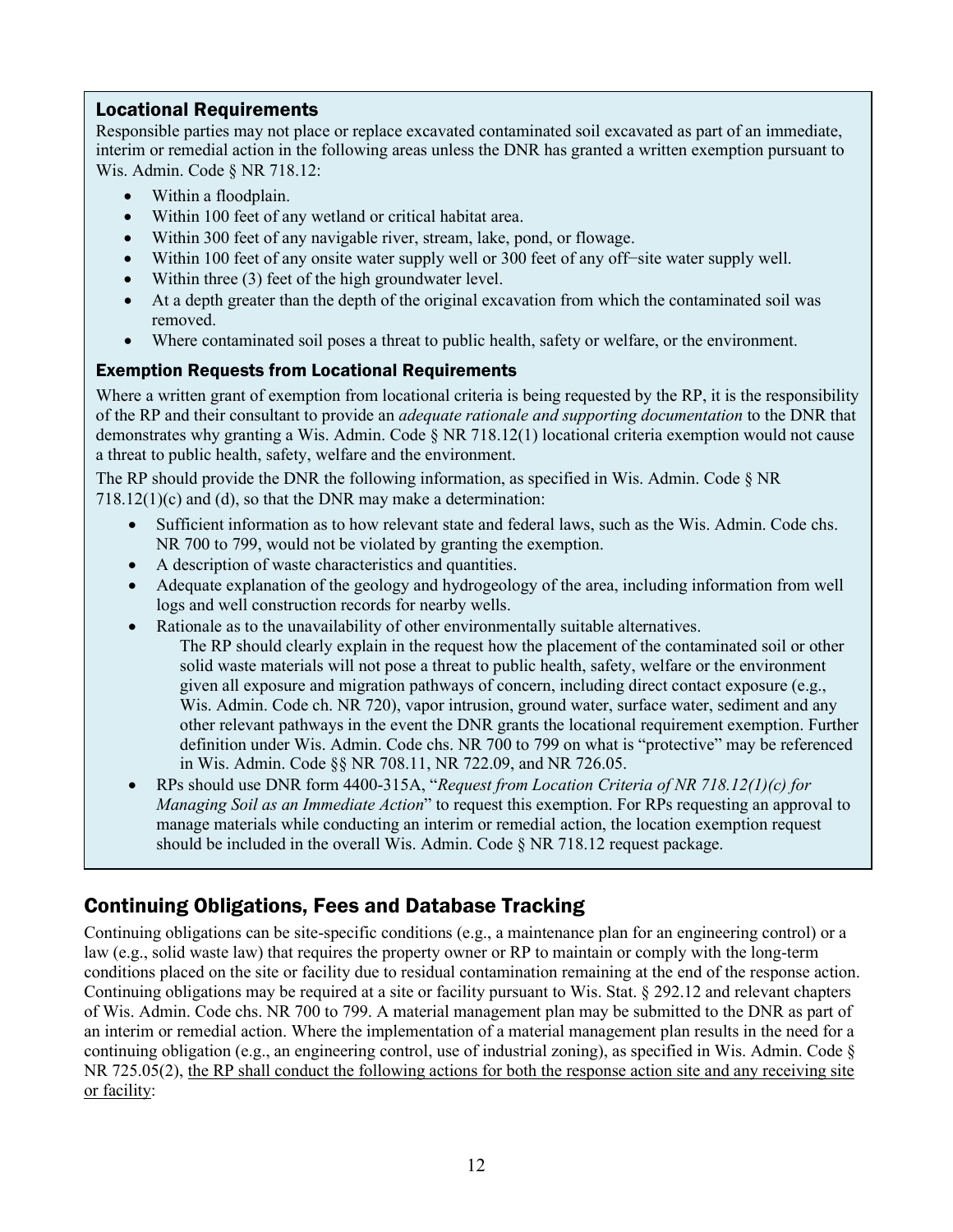- 1. Provide written notice to anyone meeting the criteria in Wis. Admin. Code § NR 725.05(1) at least 30 days prior to submitting the material management plan to the DNR.
- 2. Send the notification letters required in Wis. Admin. Code  $\delta$  NR 718.12(2)(d) in accordance with the procedures in Wis. Admin. Code § NR 725.07.
- 3. Provide to the DNR all applicable database documentation requirements as specified in Wis. Admin. Code § NR 726.11(2) through (6).
- 4. Provide the appropriate Wis. Admin. Code ch. NR 749 database listing fee.

Using DNR form 4400-315, *Recommended Template for Request to Manage Materials under Wis. Admin. Code § NR 718.12 or § NR 718.15*, will assist RPs in ensuring their submitted request for approval will satisfy the above requirements. This document requires the owner of the property receiving the contaminated soil to sign and therefore acknowledge the continuing obligations that will be placed on the property. Once signed, there is no need to wait 30 days prior to submitting this document.

The DNR will list and track the activities at these sites or facilities on the Bureau of Remediation and Redevelopment Tracking System (BRRTS) on the Web (BOTW) database. The database is located at [dnr.wi.gov](https://dnr.wisconsin.gov/) and search "WRRD." Information regarding waste mangement activities conducted through the Wis. Admin. Code ch. NR 718 approval process, including the approval request and documentation of continuing obligations imposed as a result of these activities, will be accessible by looking up the generating site and the site or facility where the material was finally disposed of.

## Soil and Waste Management at Closed Response Action Sites

#### No Continuing Obligations Affected

Wisconsin has thousands of sites where the state has granted case closure under Wis. Admin. Code chs. NR 700 to 799. The management of contaminated soil and other solid waste at these closed sites may occur as a normal course of reuse and development activities. To determine if continuing obligations were placed on a property, case closure letters may be found on BOTW. Prior to excavating soil or other solid waste it is important to understand if there are any conditions that were placed on the site requiring notification to the DNR and possibly DNR approval to proceed with a proposed action.

Where a proposed action at a closed site involves the management of contaminated soil or other solid waste that *will not impact an existing continuing obligation* (e.g., an engineering control or cover) the person undertaking the actions may be eligible for one or more of the approvals in Wis. Admin. Code §§ NR 718.12(1), 718.12(2) and/or NR 718.15. The RP should determine if the proposed actions meet the definition of an immediate action under Wis. Admin. Code § NR 708.05, or should be classified as an interim or remedial action that may be eligible for an approval under Wis. Admin. Code  $\S$  NR 718.12(1) and (2) and/or Wis. Admin. Code  $\S$  NR 718.15.

#### One or More Continuing Obligations Affected

In the situation where the proposed action *will impact one or more of the existing continuing obligations* (e.g., engineering control or cover) as identified in the case closure letter or other approval letter, such an action would follow the same procedures as "interim" or "remedial" actions. The approval letter for the site or facility should state whether or not notification to the DNR is necessary prior to taking certain actions. The property owner would need to notify the DNR in writing at least 45 days in advance of any action, as required by Wis. Admin. Code § NR 727.07. Refer to the text box on page 14 for a listing of those continuing obligations that if impacted by the proposed actions require DNR notification and pre-approval.

Such notification should include sufficient information to describe the proposed actions at the site or facility, and how the proposed action will be conducted in accordance with all applicable laws. The DNR recommends the RP submit the Wis. Admin. Code  $\S$  NR 718.12(1) and (2) approval request package as previously described in this guidance, including the material management plan, as outlined in the "interim and remedial action" section in this guidance. The request should identify that the submittal is both a continuing oblication modification and a Wis. Admin. Code ch. NR 718 approval request. The appropriate Wis. Admin. Code ch. NR 749 fee should be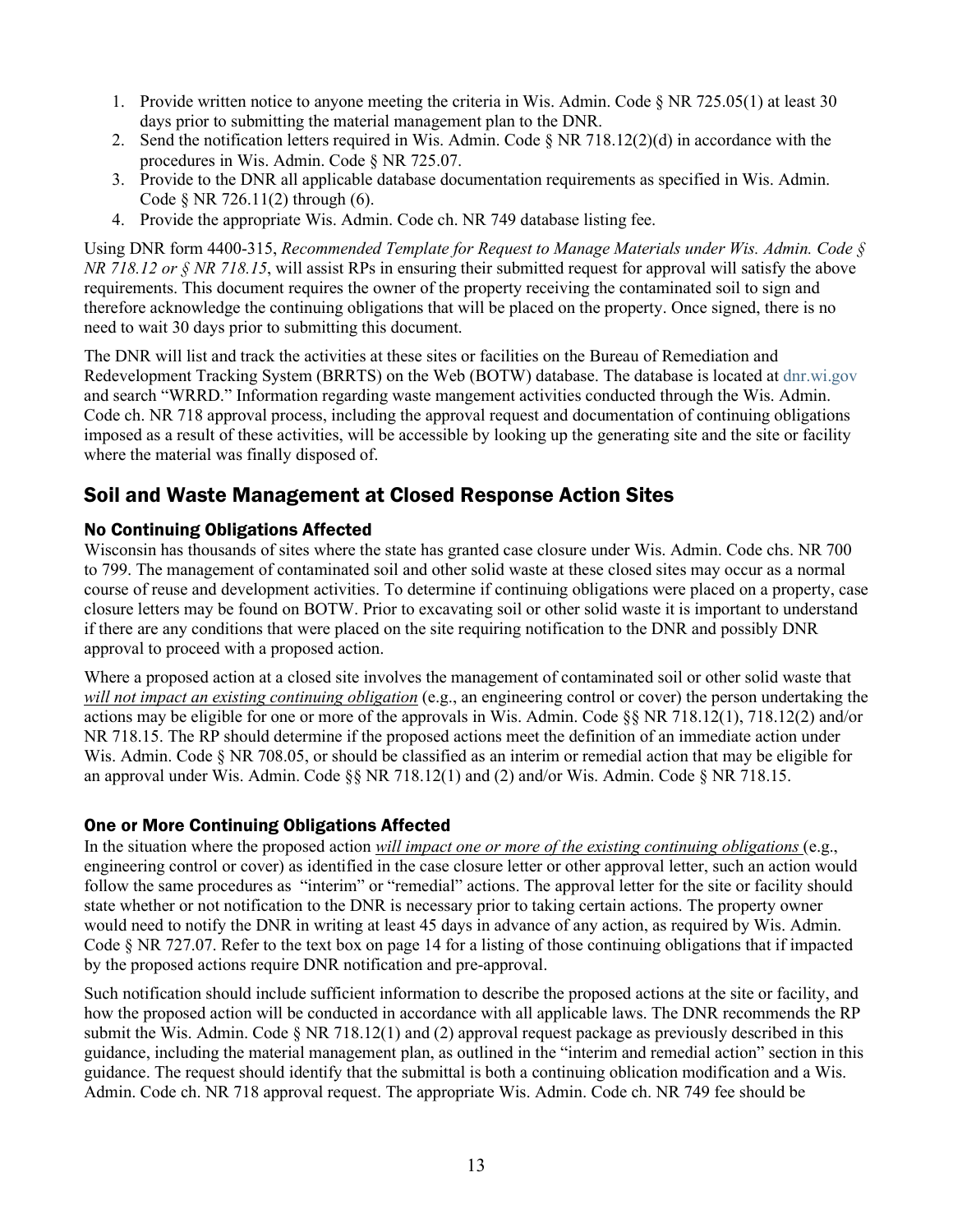submitted to cover the costs of the technical review of the material management plan and for modifying the case closure database package. The fee table on page 16 lists the fees that may be applicable to this situation.

## Modifications to Continuing Obligations that Require Advance Notice to the DNR

At sites or facilities with the following types of "continuing obligations," if a *proposed* soil and/or solid waste excavation action would impact the continuing obligations (COs) listed below, then the RP must provide the DNR at least 45 days notice prior to taking the proposed action [see Wis. Admin. Code § NR 727.07].

Those COs are:

- **(1)** Removal of a building, cover, including a soil cover, barrier, or engineered containment structure or a portion thereof.
- **(2)** Removal of a structural impediment, including any structural impediment that prevented completion of the investigation or remediation.
- **(3)** Change from industrial to non−industrial land use, including where soil standards applied at closure were based on industrial land use exposure assumptions.
- **(4)** Change in use of a vapor mitigation system, including a passive or active vapor mitigation system.
- **(5)** Change in use from non−residential setting to residential setting, including where vapor risk screening levels were based on non−residential setting exposure assumptions at closure.
- **(6)** Construction of a building over residual soil or groundwater contamination by volatile compounds, including where a building did not exist at closure, but where construction of a building without adequate vapor control may result in a completed exposure pathway.
- **(7)** Site-specific conditions, including any other situation where the agency required notification, on a case-bycase basis, including changes in use or occupancy of a property.

## Additional Considerations

Projects involving large-scale disposal or which may include or require items such as a liner system, leachate treatment and an engineered cap, or projects proposing to place the material below the groundwater table, are beyond the scope of this guidance. Check with DNR staff before submitting such a proposal.

### Non-metallic Mines

If the excavated contaminated soil is proposed for use in reclaiming a non-metallic mine (e.g., a gravel pit, quarry), the disposal of such material must be specifically allowed in the mine's reclamation plan. If not, the reclamation plan needs to be modified prior to DNR approving the disposal of the contaminated soil at the nonmetallic mine. The RP should include the following information in the approval request package:

- Include a copy of the reclamation plan with the request and identify where in the plan the placement of contaminated soil is allowed.
- Identify if the non-metallic mine has been dewatered for mining.
- Indicate what the natural groundwater level is expected to be when dewatering is terminated.
- Specify if the proposed use of the waste would be below or within 10 feet of the natural (i.e., not dewater) water table, which is a limitation specified in Wis. Admin. Code § NR 503.08(1)(e) and (2)(d).

### Natural Heritage Inventory (NHI)

NHI screening is recommended if the proposed management of material would have the potential to impact endangered resources, including the potential to impact lands, wetlands or water bodies. The NHI public portal (visit dnr.wi.gov, search "NHI portal") is an online tool that provides users with an instant response and documented preliminary assessment regarding whether or not a full Endangered Resources Review is necessary to ensure compliance with Wisconsin's Endangered Species Law.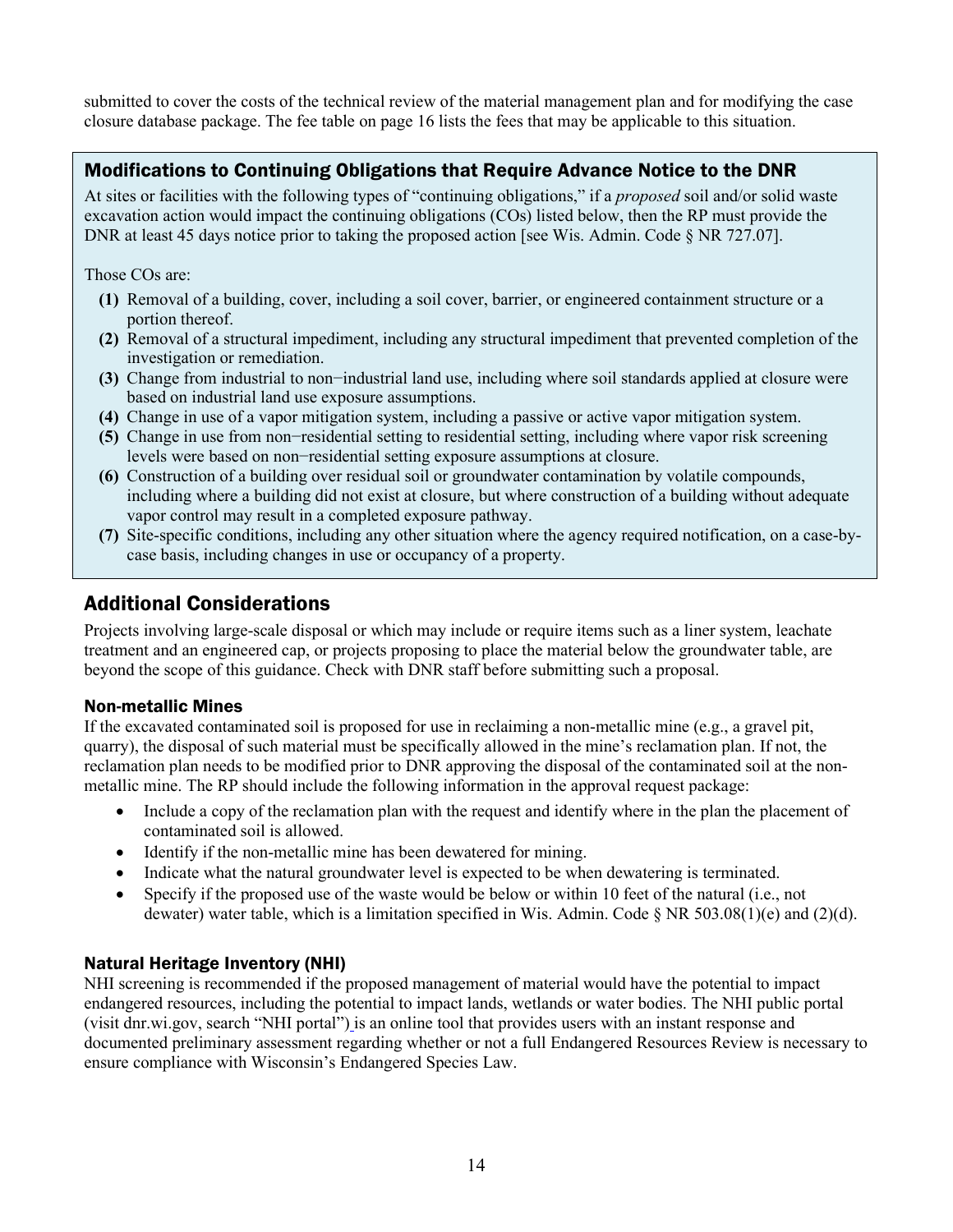## Asbestos-Containing Materials (ACM)

Where the RP proposes to manage ACM that are generated as part of a response action, those materials must be managed in accordance with Wis. Admin. Code § NR 506.10 and Wis. Admin. Code ch. NR 447, where applicable. Those administrative codes only allow the ACM to be disposed of at an "approved facility" as defined in Wis. Stat. § 289.01(3). The DNR cannot approve management of ACM under Wis. Admin. Code § NR 718.15 at a response action site or facility.

## Voluntary Party Liability Exemption (VPLE) Program

Where RPs or others are importing soil to a site or facility participating in the Voluntary Party Liability Exemption (VPLE) program, RPs should follow the soil testing procedures in the DNR's guidance RR-041, *Obtaining DNR Approval Prior to Use of Imported Soil and Other Fill Materials on Voluntary Party Liability Exemption Sites, Wis. Stat.* § 292.15 (go t[o dnr.wi.gov](https://dnr.wisconsin.gov/) and search "RR-041").

### **Waterways**

Other state laws may apply to immediate, interim or remedial actions being taken at the response action site or facility. To determine if your project needs other waterways-related approvals or permits, visit [dnr.wi.gov,](https://dnr.wisconsin.gov/) search "waterways."

### Construction on Historical Fill Sites And Licensed Landfills

Wis. Admin. Code § NR 506.085 prohibits the following activities at solid waste disposal facilities which are no longer in operation, unless specifically approved by the DNR in writing:

- use of the waste disposal area for agricultural purposes;
- establishment or construction of any buildings over the waste disposal area; and
- excavation of the final cover or any waste materials.

The DNR has developed detailed guidance to address the issues associated with building on historic fill sites and licensed landfills. This information can be found by visiting [dnr.wi.gov,](https://dnr.wisconsin.gov/) search "historic fill."

### Hauler Requirements

In accordance with Wis. Admin. Code § NR 502.06(2)(j), services for the collection and transportation of contaminated soil are exempt from collection and transportation licensing provided the material is managed in compliance with the general requirements of Wis. Admin. Code § NR 502.04 and Wis. Admin. Code ch. NR 718.

### Reviews and Timelines

Review of requests for approval under Wis. Admin. Code ch. NR 718 are conducted on a case-by-case basis. It is the submitter's responsibility to provide sufficient information to the DNR to substantiate the lack of potential hazards to public health, welfare and the environment that will be posed by the contaminated soil or other solid waste as it is proposed to be managed. The DNR may request review assistance from other programs that administer regulations related to the project. The DNR may request additional information from the submitter if it is necessary to complete the review of the proposal.

The DNR's goal is to approve or deny a request within 60 calendar days of receiving a complete submittal. Some requests may be reviewed more quickly than 60 calendar days, depending on the completeness and complexity of the request. As part of its review, the DNR may conduct a site inspection to examine the contaminated soil or other solid waste material and the proposed location of the disposal or reuse activity.

- If the request is deemed incomplete, the DNR will reply in writing specifying the information needed to continue the review.
- The DNR may determine that an approval is appropriate for only a portion of the soil requested, with the remainder requiring disposal at an operating solid waste facility licensed to accept the material.
- If the request is denied, the DNR will reply in writing stating why it was denied and provide information on appeal rights.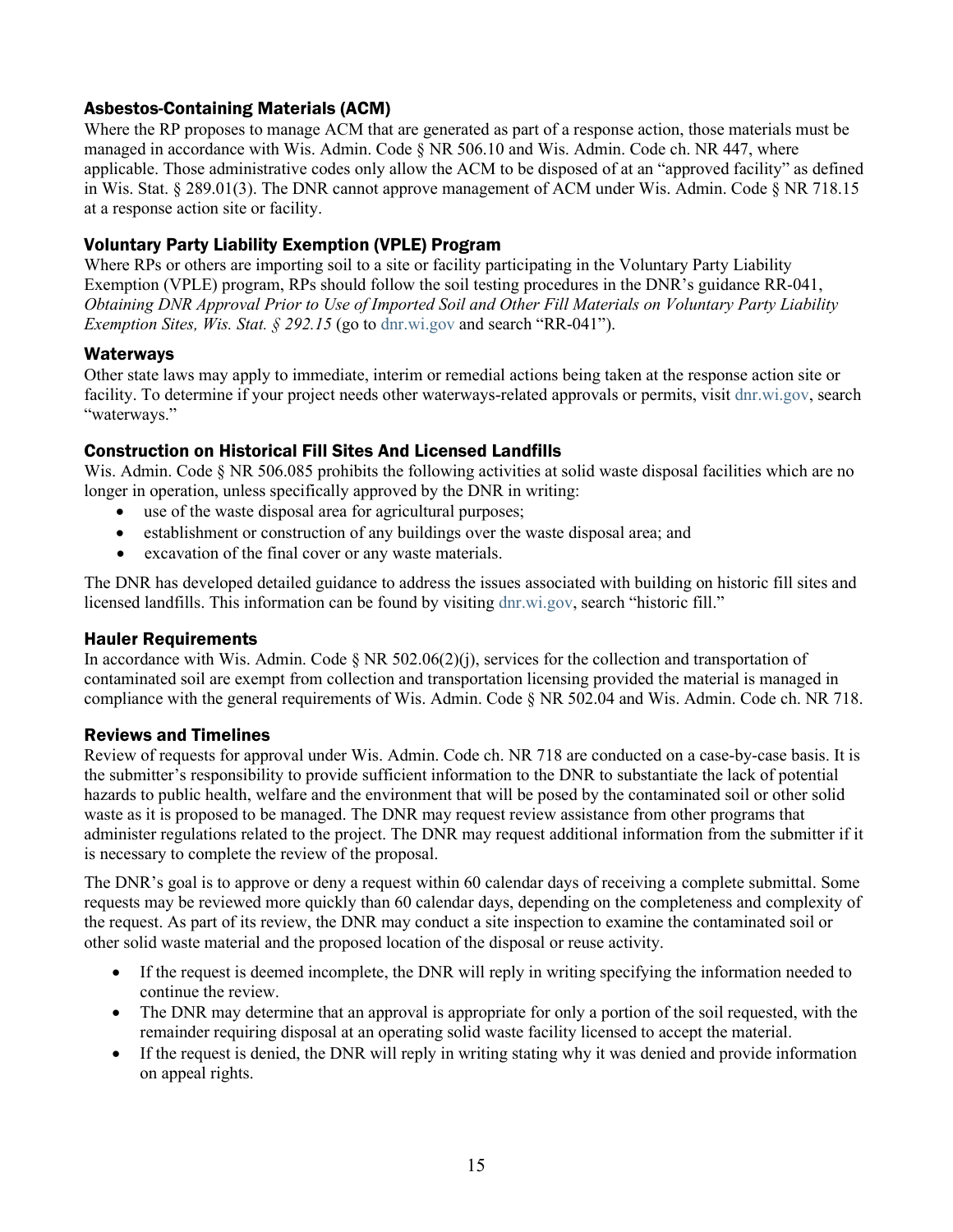• If the request is approved, the DNR will reply in writing, including any conditions or limitations on the approval. The DNR may set an expiration date for the approval and may require a renewal to continue the activity.

NOTE: Submitting a request for a Wis. Admin. Code ch. NR 718 approval does not authorize any person to transport, move or use any waste until the DNR issues a written approval for the management of the specific contaminated soil and other solid waste material.

| NR 749 Fees for Review of Wis. Admin. Code §§ NR 718.12 or NR 718.15 Requests                                                                             |                   |                     |                                                |
|-----------------------------------------------------------------------------------------------------------------------------------------------------------|-------------------|---------------------|------------------------------------------------|
| Fee Assessed to Excavate or Manage Soil or Other Solid Waste Managed on the Generating Property<br>(at least one row must be selected from the following) |                   |                     |                                                |
| <b>Action</b>                                                                                                                                             | <b>Action Fee</b> | <b>Database Fee</b> | <b>Total On-Site</b><br><b>Management Fee</b>  |
| Immediate Actions per NR 708.05(6), if MMP<br>submitted in compliance with NR 718.12(1)                                                                   | \$350*            | No fee              | \$350*                                         |
| Interim Actions per NR 708.11, with MMP with CO                                                                                                           | \$700             | \$300               | \$1000                                         |
| <b>Interim Actions</b> per NR 708.11, with MMP and without<br>CO                                                                                          | \$700             | No fee              | \$700                                          |
| Remedial Action Plan approval, with MMP, without<br>residual soil CO                                                                                      | \$1050            | No fee              | \$1050                                         |
| <b>Remedial Action Plan</b> approval, with MMP, with<br>residual soil CO                                                                                  | \$1050            | \$300               | \$1350                                         |
| <b>MMP</b> submitted separately from a RAP or CO<br>modification, without residual soil CO                                                                | \$700             | No fee              | \$700                                          |
| <b>MMP</b> submitted separately from a RAP or CO<br>modification, with residual soil CO                                                                   | \$700             | \$300               | \$1000                                         |
| <b>Closed Sites:</b> Post-closure action, with MMP,<br>without residual soil CO                                                                           | \$1050            | No fee              | \$1050                                         |
| <b>Closed Sites:</b> Post-closure action, with MMP,<br>with residual soil CO                                                                              | \$1050            | \$300               | \$1350                                         |
| Fee Assessed to Manage Soil on a Site or Facility other than the Generating Property<br>(at least one row must be selected for each receiving site)       |                   |                     |                                                |
| <b>Action</b>                                                                                                                                             | <b>Action Fee</b> | <b>Database Fee</b> | <b>Total Off-Site</b><br><b>Management Fee</b> |
| Immediate Actions per NR 708.05(6), if MMP<br>submitted in compliance with NR 718.12(1)                                                                   | \$350*            | No fee              | \$350*                                         |
| Interim Actions per NR 708.11, with MMP with CO                                                                                                           | \$700             | \$300               | \$1000                                         |
| Interim Actions per NR 708.11, with MMP without CO                                                                                                        | \$700             | No fee              | \$700                                          |
| All other Actions (Remedial actions, CO modifications,<br>etc.) with residual soil CO                                                                     | \$700             | \$300               | \$1000                                         |
| All other Actions (Remedial actions, CO modifications,<br>etc.) without residual soil CO                                                                  | \$700             | No fee              | \$700                                          |

Notes:

1) \* Fee applies only if a NFA letter is requested.

2) If soil is being managed at a site or facility other than where it was generated then both the On-Site Management Fee and Off-Site Management Fees apply.

3) **MMP** – a Material Management Plan submitted in accordance with NR 718.12(1) and (2) or NR 718.15.

4) "**With residual soil CO**" - site will have a residual soil continuing obligation applied at the source property at the end of the applicable action; remedial action approval, or approval by an addendum to the closure letter.

5) "**Without residual soil CO**" - site that will not have a residual soil continuing obligation applied at the source property at the end of the applicable action.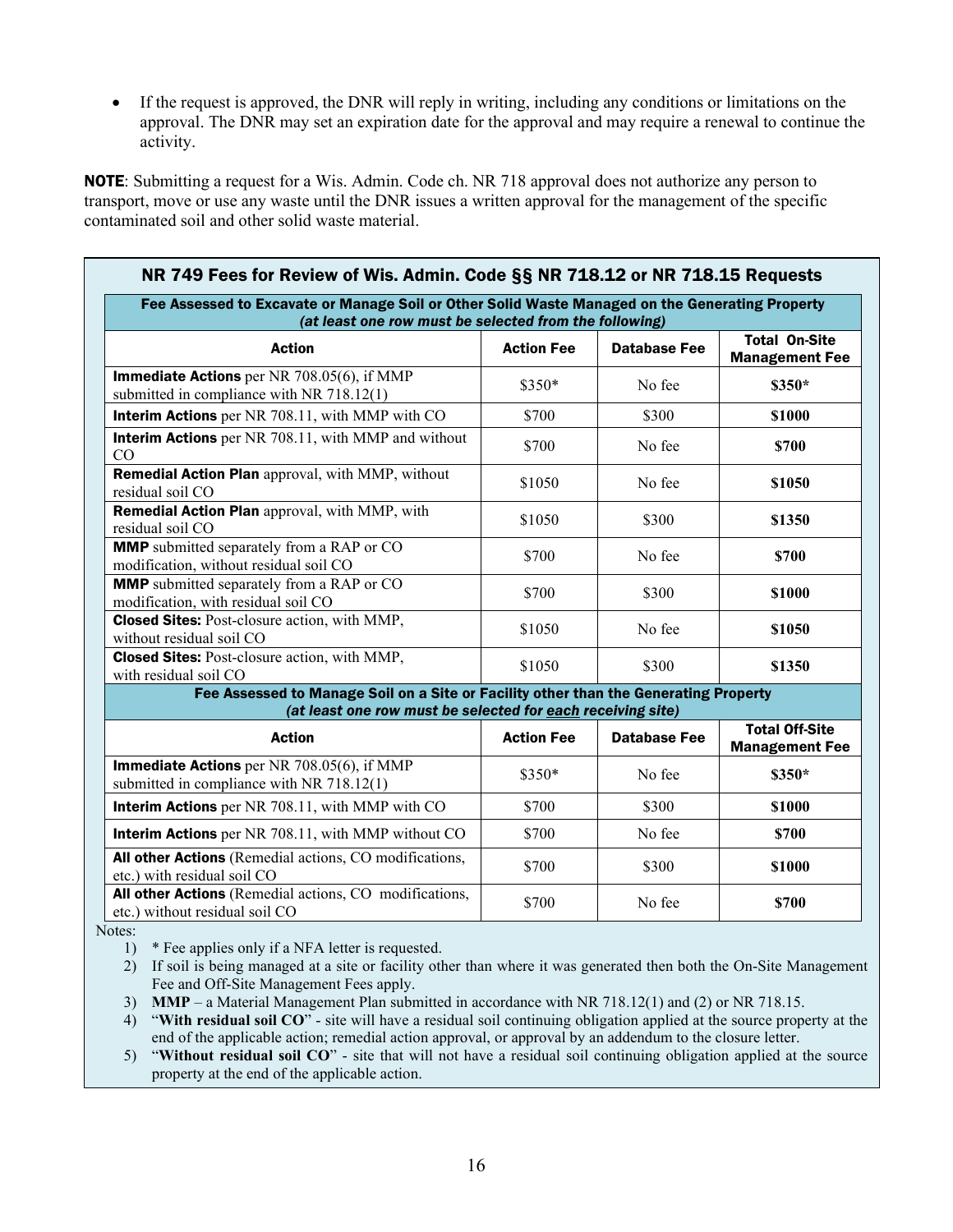#### RR Program Contacts

General questions regarding Wis. Admin. Code §§ NR 718.12 and 718.15 approvals should be made to:

- Paul Grittner, **[Paul.Grittner@wisconsin.gov](mailto:Paul.Grittner@wisconsin.gov)**, (414) 405-0764
- Judy Fassbender, **[Judy.Fassbender@wisconsin.gov](mailto:Judy.Fassbender@wisconsin.gov)**, (414) 507-5571

This document is intended solely as guidance and does not contain any mandatory requirements except where requirements found in statute or administrative rule are referenced. Any regulatory decisions made by the Department of Natural Resources in any matter addressed by this guidance will be made by applying the governing statutes and administrative rules to the relevant facts.

The Wisconsin Department of Natural Resources (DNR) is committed to promoting diversity, fairness, equity and the principles of environmental justice. We ensure that we do not discriminate in employment, programs, decisions, actions or delivery of services. If you have questions or to request information in an alternative format (large print, Braille, audio tape, etc.), please contact us at 888-936-7463 o[r https://dnr.wisconsin.gov/About/Nondiscrimination](https://dnr.wisconsin.gov/About/Nondiscrimination)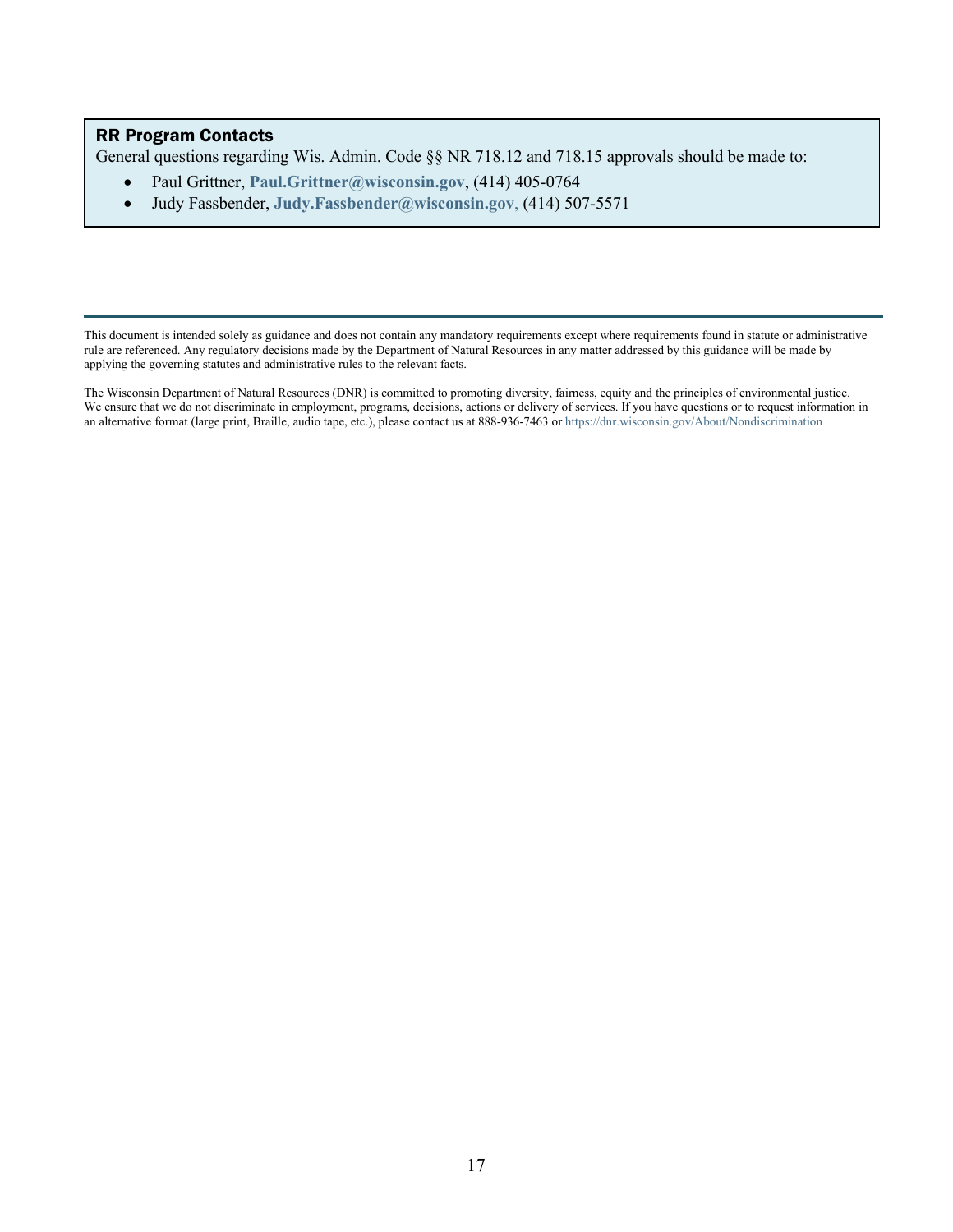# Wis. Admin. Code NR 718 Quick Guide: What Contaminated Soil or other Solid Waste Management Options are Available at Response Action Sites or Facilities?

This table is a general guide that describes what management options are available when managing contaminated soil or other solid waste (e.g., contaminated sediment, fill, foundry sand) excavated as a result of an immediate, interim or remedial response action taken under Wis. Admin. Code chs. NR 700 to 799. This is an alternative approach to managing the material as a solid waste at an operating solid waste facility licensed to accept that waste. Wis. Admin. Code §§ NR 718.12 and NR 718.15 do not apply to management of hazardous waste or TSCA regulated waste.

|    | <b>Questions</b>                                                                                                          | <b>Approvals under NR</b><br>718.12(1) for<br><b>Immediate Actions</b><br><b>Involving</b><br><b>Contaminated Soil</b> | <b>Approvals under NR</b><br>718.12(1) & (2) for<br><b>Interim or Remedial</b><br><b>Actions Involving</b><br><b>Contaminated Soil</b>                                                                                             | <b>Approvals under NR</b><br>718.15 for Interim or<br><b>Remedial Actions</b><br><b>Involving Other Solid</b><br><b>Waste</b>                                                                                                                                                                     |
|----|---------------------------------------------------------------------------------------------------------------------------|------------------------------------------------------------------------------------------------------------------------|------------------------------------------------------------------------------------------------------------------------------------------------------------------------------------------------------------------------------------|---------------------------------------------------------------------------------------------------------------------------------------------------------------------------------------------------------------------------------------------------------------------------------------------------|
| 1. | What types of NR<br>700 response actions<br>are eligible?                                                                 | Immediate Actions - NR<br>$\bullet$<br>708.05                                                                          | Interim Actions - NR<br>$\bullet$<br>708.11<br>Remedial Actions - NR<br>$\bullet$<br>722 and 724                                                                                                                                   | Interim Actions - NR<br>$\bullet$<br>708.11<br>Remedial Actions - NR<br>$\bullet$<br>722 and 724                                                                                                                                                                                                  |
| 2. | Who may utilize the<br>NR 718 approvals?                                                                                  | Responsible parties<br>$\bullet$<br>Construction or utility<br>$\bullet$<br>projects <sup>4</sup>                      | Responsible parties<br>$\bullet$                                                                                                                                                                                                   | Responsible parties<br>$\bullet$                                                                                                                                                                                                                                                                  |
| 3. | Is department pre-<br>approval required to<br>manage materials<br>under this NR 718<br>section prior to taking<br>action? | No, but all criteria in NR<br>$\bullet$<br>$718.12(1)$ must be met                                                     | Yes, pre-approval in<br>$\bullet$<br>writing.<br>The RP is required to<br>$\bullet$<br>provide the DNR<br>advance notice of at least<br>7 or 45 days, depending<br>on situation.<br>The RP must wait for<br>$\bullet$<br>approval. | Yes, pre-approval in<br>$\bullet$<br>writing.<br>The RP is encouraged to<br>$\bullet$<br>provide the DNR<br>advance notice of at least<br>7 days, and may be<br>required to provide<br>advance notice of 45<br>days, depending on<br>situation.<br>The RP must wait for<br>$\bullet$<br>approval. |
| 4. | Is a waste<br>determination<br>required?                                                                                  |                                                                                                                        | Yes                                                                                                                                                                                                                                |                                                                                                                                                                                                                                                                                                   |

<span id="page-17-0"></span><sup>&</sup>lt;sup>4</sup> See the note in Wis. Admin. Code § NR 718.12(1) for further clarification on the appropriateness of using this type of approval at construction and utility projects.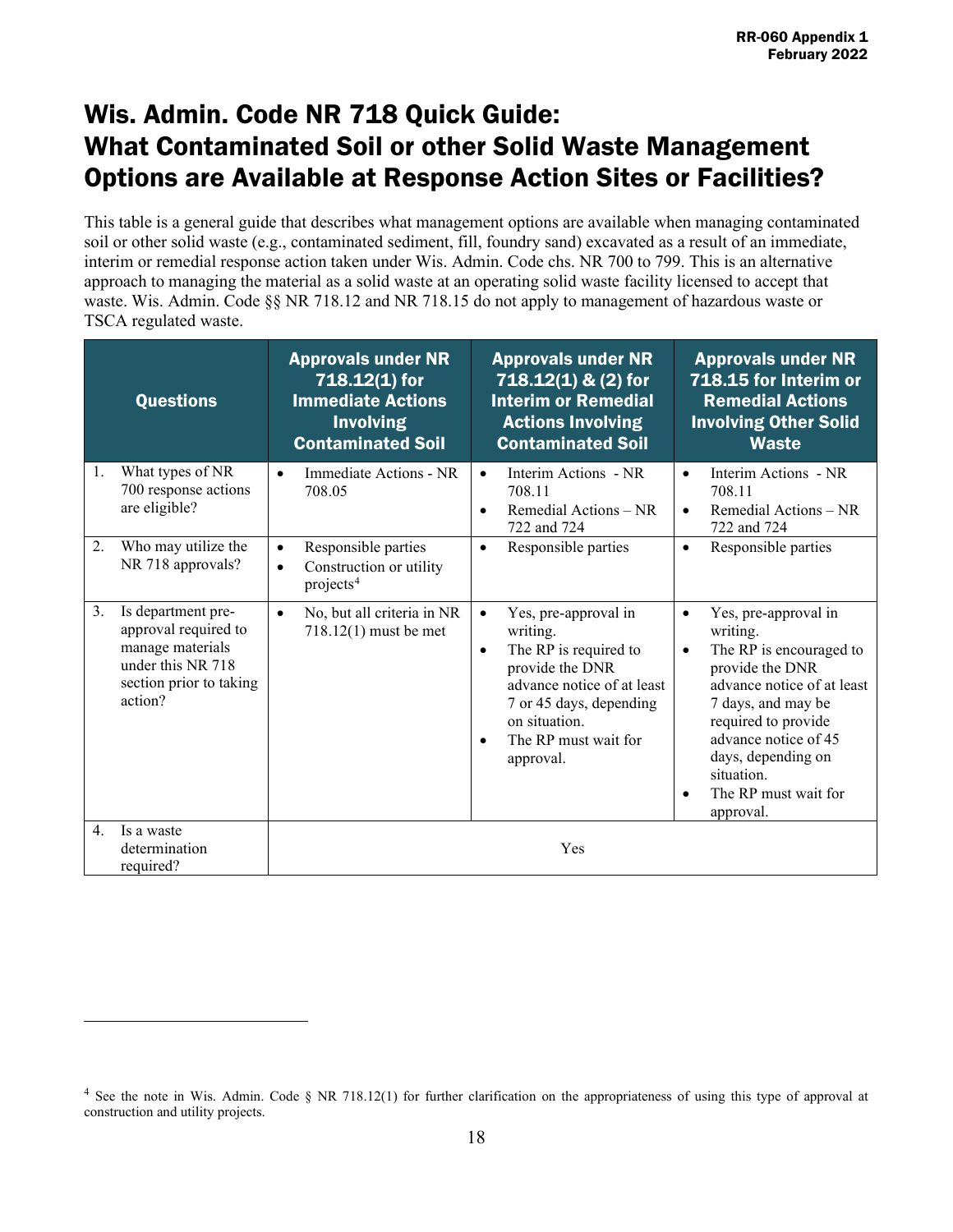|    | <b>Questions</b>                                                                                                                                 | <b>Approvals under NR</b><br>718.12(1) for<br><b>Immediate Actions</b><br><b>Involving</b><br><b>Contaminated Soil</b>                                                           | <b>Approvals under NR</b><br>718.12(1) & (2) for<br><b>Interim or Remedial</b><br><b>Actions Involving</b><br><b>Contaminated Soil</b> | <b>Approvals under NR</b><br>718.15 for Interim or<br><b>Remedial Actions</b><br><b>Involving Other Solid</b><br><b>Waste</b>                                                                                                                                               |
|----|--------------------------------------------------------------------------------------------------------------------------------------------------|----------------------------------------------------------------------------------------------------------------------------------------------------------------------------------|----------------------------------------------------------------------------------------------------------------------------------------|-----------------------------------------------------------------------------------------------------------------------------------------------------------------------------------------------------------------------------------------------------------------------------|
| 5. | Is sampling required<br>under NR 718.12?                                                                                                         | Yes. Per NR 718.12(1)(e),<br>RPs must submit data to the<br>DNR within 10 business days<br>of receiving data.                                                                    | Yes. Per NR 718.12(1)(e),<br>RPs must submit data to the<br>DNR within 10 business days<br>of receiving data.                          | The DNR strongly<br>encourages waste<br>characterization utilizing the<br>protocol described in NR<br>718.12 to facilitate review<br>and approval. Under NR<br>$716.14(2)$ , RPs are required<br>to submit data to the DNR<br>within 10 business days of<br>receiving data. |
| 6. | Can the EPA<br>Synthetic<br>Precipitation<br>Leaching Procedure<br>(SPLP) be used to<br>determine<br>acceptability of soil<br>placement options? | Not as an immediate action;<br>using this alternative method<br>requires DNR approval.                                                                                           | Yes, on a case-by-case basis<br>SPLP may be used to<br>evaluate leachability;<br>requires DNR approval.                                | Yes, on a case-by-case basis<br>SPLP may be used to<br>evaluate leachability;<br>requires DNR approval.                                                                                                                                                                     |
| 7. | Is a material<br>management plan<br>required under NR<br>718?                                                                                    | No; however, documentation<br>of the immediate action<br>should be submitted in<br>accordance with NR<br>708.05(6) and analytical<br>results in accordance with<br>NR 718.12(1). | Yes, and contaminated soil<br>management plan needs<br>approval by the DNR.                                                            | A material management plan<br>is strongly encouraged to<br>facilitate review and approval<br>by the DNR.                                                                                                                                                                    |
| 8. | Do NR 718.12(1)<br>locational<br>requirements apply?                                                                                             | Yes                                                                                                                                                                              | Yes                                                                                                                                    | Consideration of the<br>locational criteria is strongly<br>encouraged to facilitate<br>review and approval by the<br>DNR.                                                                                                                                                   |
| 9. | Is an exemption from<br>location requirements<br>needed?                                                                                         | Yes, in writing from the<br><b>DNR</b>                                                                                                                                           | Yes, in writing from the<br><b>DNR</b>                                                                                                 | Coordination with the DNR<br>regarding deviations from<br>locational critera is strongly<br>encouraged to facilitate<br>review and approval.                                                                                                                                |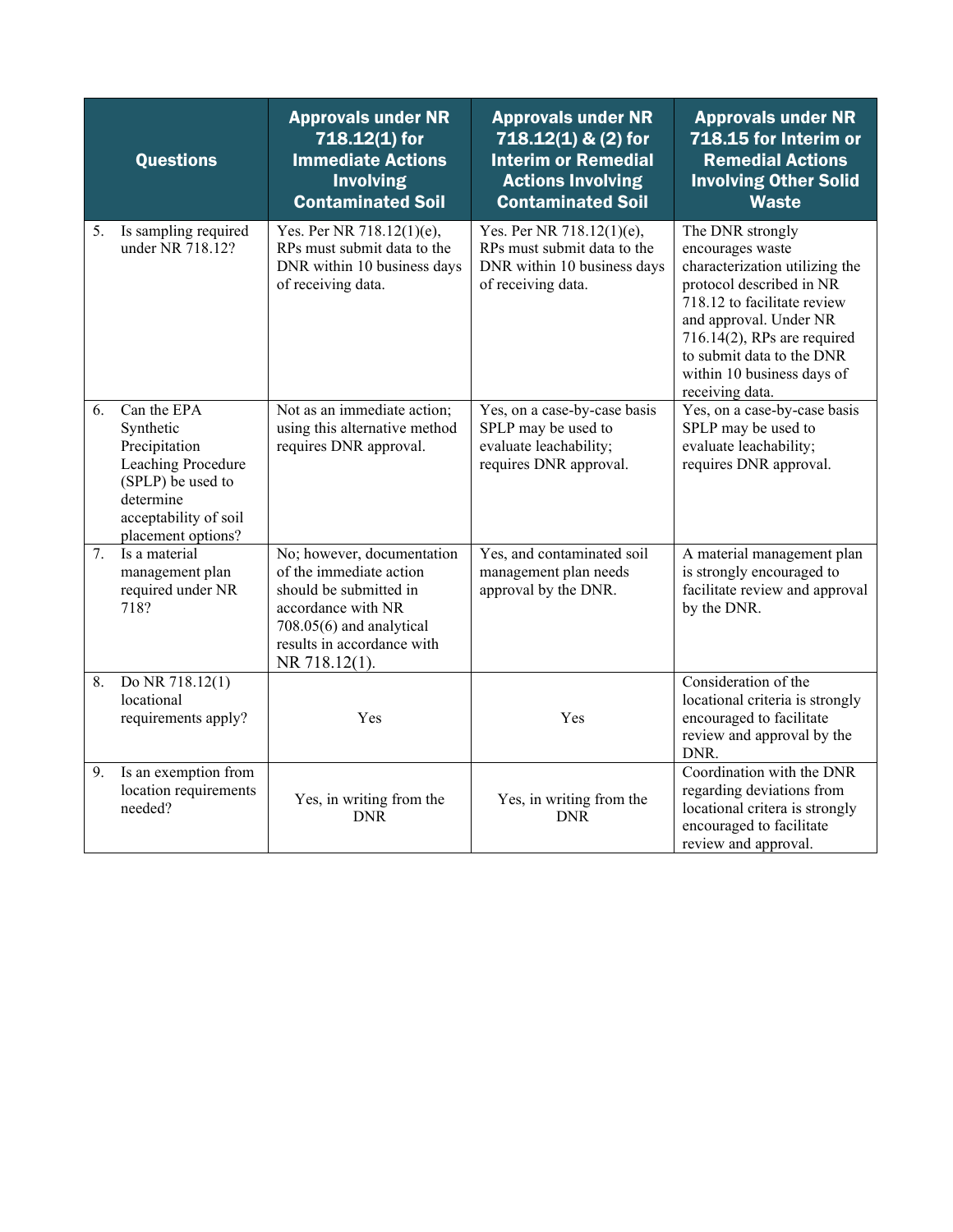| <b>Questions</b>                                                                                                                                   | <b>Approvals under NR</b><br>718.12(1) for<br><b>Immediate Actions</b><br><b>Involving</b><br><b>Contaminated Soil</b>                                                                                                                                                                                                                                                                                                                   | <b>Approvals under NR</b><br>718.12(1) & (2) for<br><b>Interim or Remedial</b><br><b>Actions Involving</b><br><b>Contaminated Soil</b>                                                                                                                                                                                                        | <b>Approvals under NR</b><br>718.15 for Interim or<br><b>Remedial Actions</b><br><b>Involving Other Solid</b><br><b>Waste</b>                                                                                                                                                                                                                                                                                                                                                                                                                                         |
|----------------------------------------------------------------------------------------------------------------------------------------------------|------------------------------------------------------------------------------------------------------------------------------------------------------------------------------------------------------------------------------------------------------------------------------------------------------------------------------------------------------------------------------------------------------------------------------------------|-----------------------------------------------------------------------------------------------------------------------------------------------------------------------------------------------------------------------------------------------------------------------------------------------------------------------------------------------|-----------------------------------------------------------------------------------------------------------------------------------------------------------------------------------------------------------------------------------------------------------------------------------------------------------------------------------------------------------------------------------------------------------------------------------------------------------------------------------------------------------------------------------------------------------------------|
| 10. What limitations<br>apply to the<br>excavation and<br>placement of this<br>contaminated soil or<br>other solid waste on a<br>site or facility? | The soil management actions<br>must comply with NR<br>718.12(1), including:<br>Meet NR 700 to 799.<br>$\bullet$<br>Contaminated soil<br>$\bullet$<br>managed must be at<br>concentrations less than<br>NR 720 RCLs <sup>5</sup> , and thus<br>not require a<br>performance standard<br>(e.g. cap or cover).<br>Not pose a threat to<br>$\bullet$<br>public health, safety,<br>welfare and the<br>environment, including a<br>vapor risk. | The soil management actions<br>must comply with NR<br>718.12(1) and (2), including:<br>Meet NR 700 to 799.<br>$\bullet$<br>Meet NR 726.13(1)(b)1<br>$\bullet$<br>to $5$ .<br>Meet NR 718.12(1)(c)7.<br>$\bullet$<br>Not pose a threat to<br>$\bullet$<br>public health, safety,<br>welfare and the<br>environment, including a<br>vapor risk. | The solid waste management<br>actions must comply with NR<br>718.15, including:<br>Meet NR 700 to 799.<br>$\bullet$<br>Meet NR 726.13(1)(b)1<br>$\bullet$<br>to $5$ .<br>Not pose a threat to<br>$\bullet$<br>public health, safety,<br>welfare and the<br>environment, including a<br>vapor risk.<br>The DNR recommends that<br>the proposed placement of<br>soild waste meets the<br>locational requirements under<br>NR 718.12(1)(c)7.<br>Contaminated sediment may<br>be eligible to be managed on<br>the land portion of the source<br>site under this approval. |
| 11. What documentation<br>is required at<br>completion of<br>response actions on or<br>off the site or facility?                                   | Documentation required<br>under NR 708.05(6) within<br>45 days of notification to<br>release to the department.                                                                                                                                                                                                                                                                                                                          | Documentation of completed<br>interim or remedial actions is<br>required under applicable<br>sections of NR 708.15, NR<br>724 & NR 726.                                                                                                                                                                                                       | Documentation of completed<br>interim or remedial actions is<br>required under applicable<br>sections of NR 708.15, NR<br>724 & NR 726.                                                                                                                                                                                                                                                                                                                                                                                                                               |
| 12. Is approval to manage<br>material available for<br>placement on-site,<br>off-site or both?                                                     | Contaminated soil may be<br>managed on site or placed<br>only at another location<br>meeting definition of "site"<br>or "facility."                                                                                                                                                                                                                                                                                                      | Contaminated soil may be<br>managed on site or placed<br>only at another location<br>meeting definition of "site"<br>or "facility."                                                                                                                                                                                                           | Other solid waste may only<br>be managed on the site or<br>facility from which it was<br>excavated. Otherwise, it<br>must be managed at<br>operating, licensed solid<br>waste facility or be granted<br>an exemption under NR 500.                                                                                                                                                                                                                                                                                                                                    |
| 13. Is the property where<br>the material is placed<br>tracked in BRRTS?                                                                           | Yes, sites or facilities will be tracked in BRRTS and/or SHWIMS.                                                                                                                                                                                                                                                                                                                                                                         |                                                                                                                                                                                                                                                                                                                                               |                                                                                                                                                                                                                                                                                                                                                                                                                                                                                                                                                                       |

<span id="page-19-0"></span> $<sup>5</sup>$  If the residual concentrations of contaminated soil attain or exceed the Wis. Admin. Code ch. NR 720 soil cleanup standards for the land</sup> use of the site or facility, thus requiring an engineering control (e.g., a cap or cover), those response actions would be considered an "interim or remedial action" and are subject to Wis. Admin. Code  $\S$  NR 718.12(1) and (2).